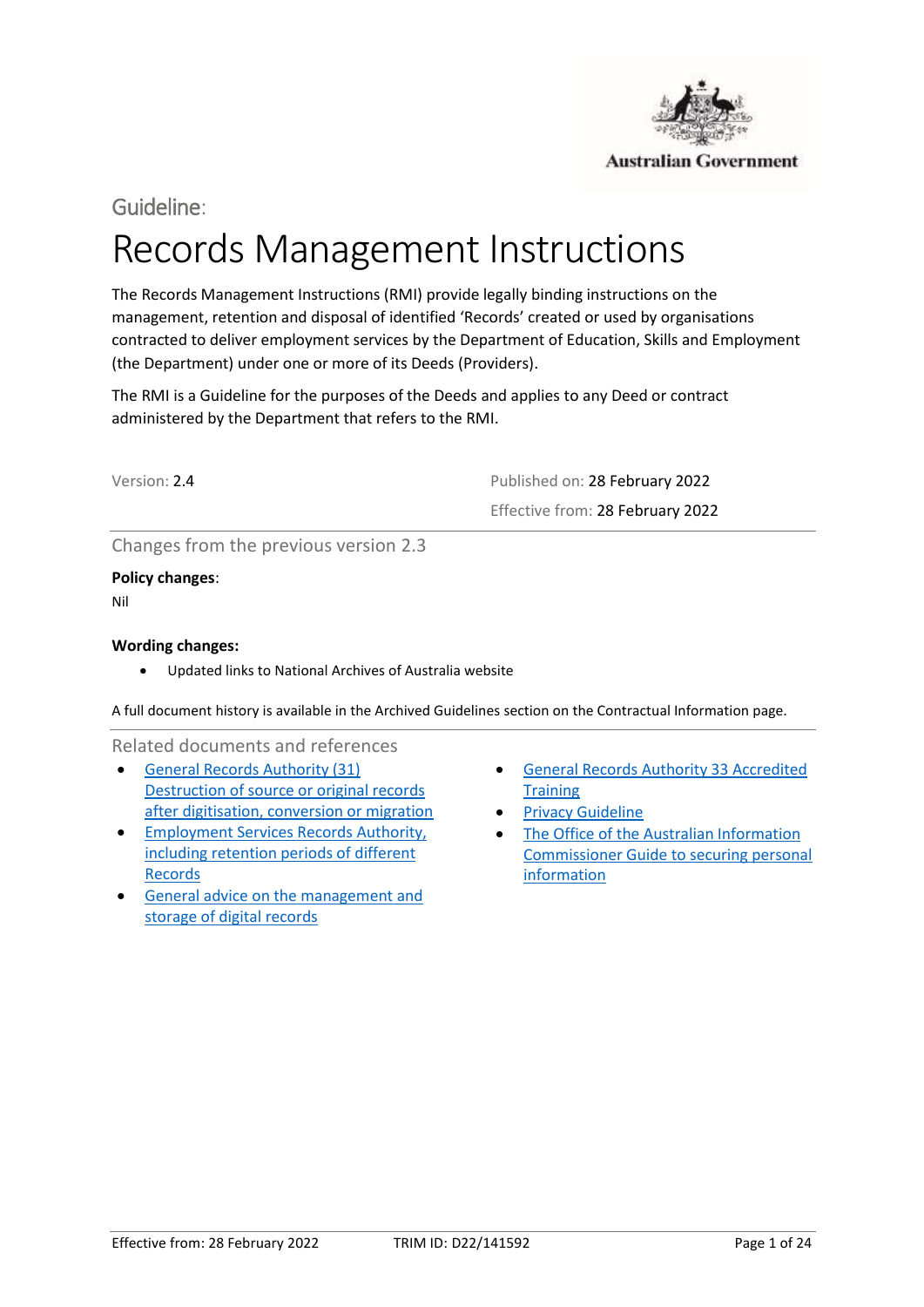# **Contents**

| 1              |                                                             | <b>Records Framework</b>                                            | 3              |  |
|----------------|-------------------------------------------------------------|---------------------------------------------------------------------|----------------|--|
| $\overline{2}$ | Deed Records<br>2.1 Requirements                            |                                                                     | 3<br>3         |  |
|                | 2.1.1                                                       | <b>GRA 31 Exclusions</b>                                            | 4              |  |
|                | 2.1.2                                                       | <b>GRA 31 Conditions</b>                                            | 4              |  |
| 3              | Records Storage                                             |                                                                     | 5              |  |
|                |                                                             | 3.1 General Storage Requirements                                    | 5              |  |
|                |                                                             | 3.2 Digital Record Storage Requirements                             | 6              |  |
|                |                                                             | 3.3 Unauthorised Access, Damaged, Destroyed, Lost or Stolen Records | 6              |  |
|                | 3.3.1                                                       | <b>Reporting Requirements</b>                                       | 6              |  |
|                | 3.3.2                                                       | <b>Rectification Requirements</b>                                   | 7              |  |
|                | 3.3.3                                                       | Notifiable Data Breaches Scheme                                     | $\overline{7}$ |  |
| 4              |                                                             | <b>Control of Records</b>                                           | 7              |  |
|                | 4.1 Records List                                            |                                                                     | 8              |  |
| 5              |                                                             | <b>Transfer of Records</b>                                          | 8              |  |
|                |                                                             | 5.1 Transfers between Providers                                     | 8              |  |
|                | 9<br>5.2 Transfer of Personal Information outside Australia |                                                                     |                |  |
| 6              |                                                             | <b>Records Retention</b>                                            | 9              |  |
| 7              |                                                             | <b>Return of Records</b>                                            | 9              |  |
| 7.1            | <b>Digital Records</b>                                      |                                                                     | 10             |  |
|                |                                                             | 7.2 Access to Returned Records                                      | 10             |  |
| 8              |                                                             | <b>Destruction of Records</b>                                       | 10             |  |
| 8.1            |                                                             | Methods of Destroying Physical Records                              | 11             |  |
|                |                                                             | 8.2 Methods of Destroying Digital Records                           | 11             |  |
|                |                                                             | Attachment A - Provider Privacy Incident Report                     | 13             |  |
|                |                                                             | Attachment B - Provider Request to Return Records                   | 19             |  |
|                |                                                             | Attachment C - Records Retention Periods                            | 20             |  |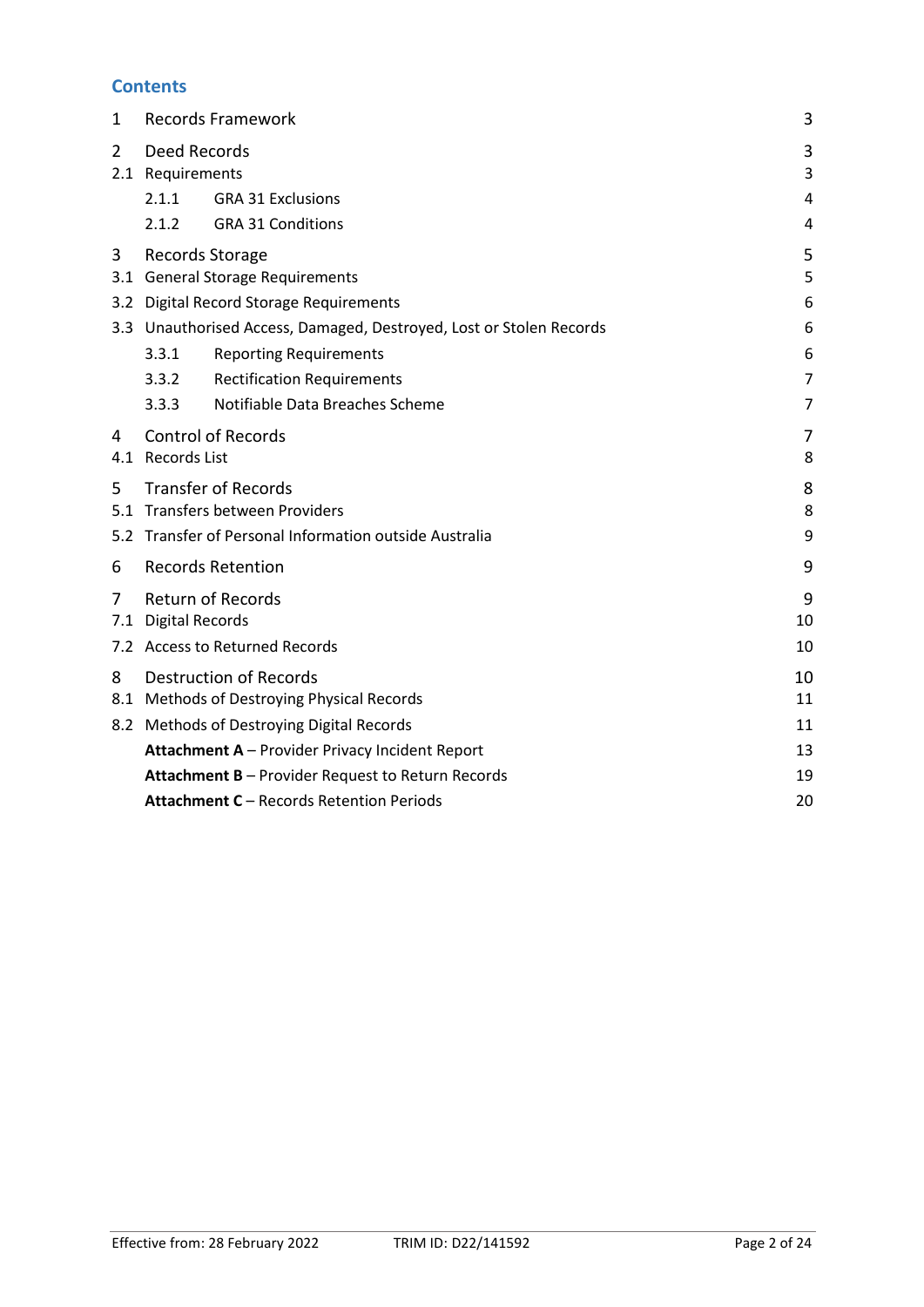# 1 Records Framework

Providers must create and maintain true, complete and accurate Records of the conduct of their services, and do so in accordance with these Records Management Instructions.

Under the relevant Deeds, '**Records'** means documents, information and data stored by any means and all copies and extracts of the same. Records can generally be separated into three groups:

- **Commonwealth Records**  which means Records provided by the Department to Providers for the purposes of the relevant Deed and includes Records which are copied or derived from Records so provided.
- **Deed Records**  which means all Records:
	- developed or created or required to be developed or created as part of or for the purpose of performing the relevant Deed;
	- incorporated in, supplied or required to be supplied along with the Records referred to in paragraph (a) above; or
	- copied or derived from Records referred to in paragraphs (a) or (b); and
	- includes all Reports.
- **Provider Records**  which means all Records, except Commonwealth Records, in existence prior to the relevant Deed Commencement Date:
	- incorporated in;
	- supplied with, or as part of; or
	- required to be supplied with, or as part of the Deed Records.

# <span id="page-2-0"></span>2 Deed Records

### <span id="page-2-1"></span>2.1 Requirements

Providers may create Records in either paper or digital form. Arrangements outlined in this RMI cover both forms of a Record. Consistent with the Department's recordkeeping policy, it is preferred that all Records are created and managed digitally.

Records may be created digitally provided the requirements of the *Electronic Transactions Act 1999 (Cth)* and the relevant Deed are met. Subject to Section 3, Providers can retain Records in a manner that suits their own business arrangements.

 Records' for the purposes of the *Archives Act 1983* (Archives Act). Subject to certain Commonwealth Records, as defined in section 1 above, are 'Commonwealth exclusions and conditions, the National Archives of Australia (NAA) provides permission for the destruction of Commonwealth Records created on or after 1 January 1980 under General Records Authority 31 (GRA 31) where those Records have been converted from hard copy to digital form. GRA 31 applies to Providers as 'authorised agents' of the Department. Providers must comply with the requirements of GRA 31. For convenience, the relevant exclusions and conditions are set out below.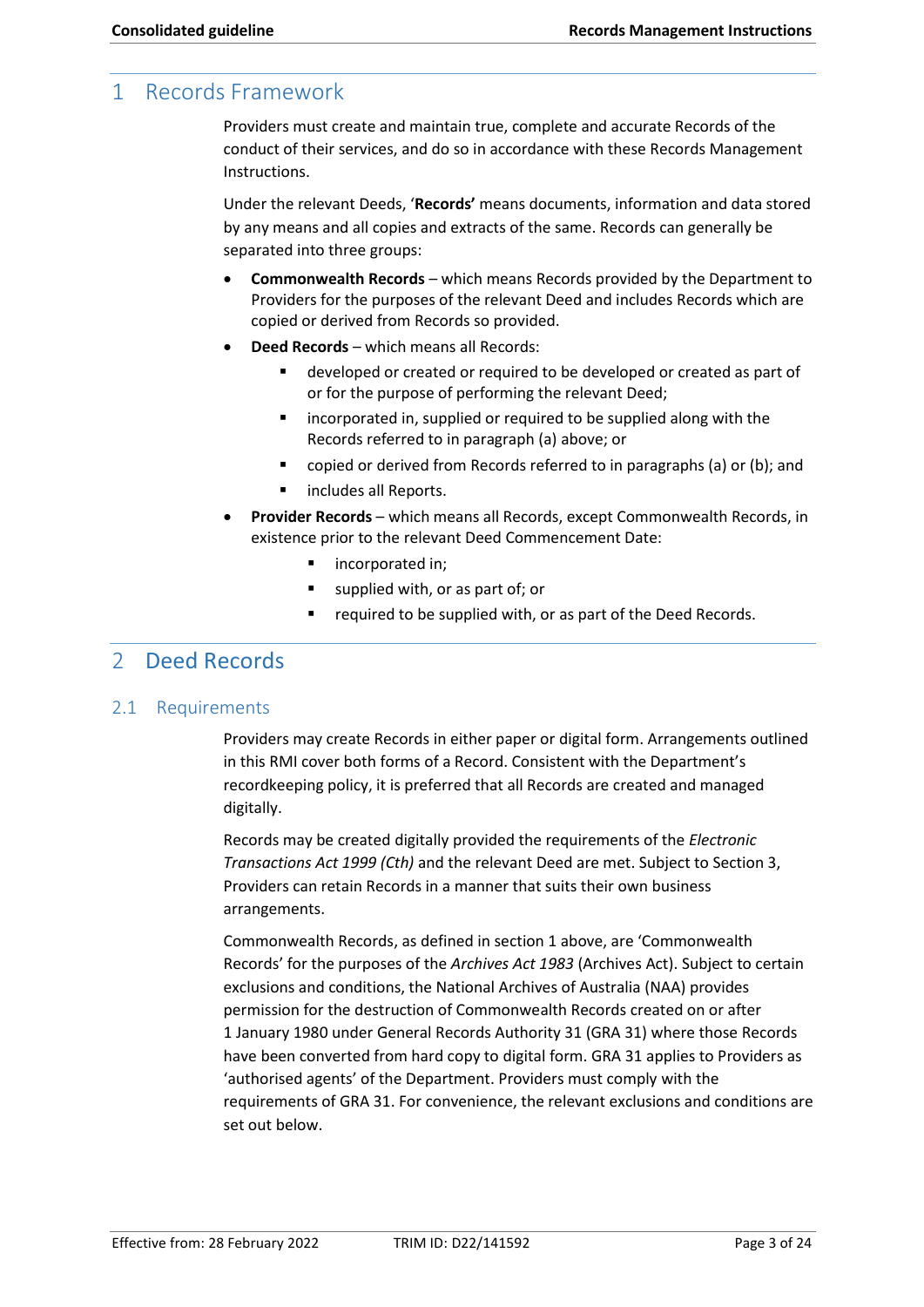#### <span id="page-3-0"></span>2.1.1 GRA 31 Exclusions

GRA 31 does not cover the destruction of Records that have been reproduced where:

- original medium which would be lost if the content were converted to another • The Records identified for permanent retention ('retain as national archives (RNA)' or 'retain permanently (RP)') and have special or intrinsic value in the medium.
- The Records subject to specific legal or administrative requirements such as:
	- legislation that requires retention of the original or source Record in a specified form; or
	- a government policy or directive not to destroy the original or source Record.
- The digital original or source Records converted to paper or another physical format.

## 2.1.2 GRA 31 Conditions

- Source records which were created before 1 January 1980 and which have been identified for permanent retention (RNA or RP) may not be destroyed without specific approval from the National Archives. These will be considered on a caseby-case basis.
- Providers must consider the risks and may need to seek legal advice and permission from the Department before destroying source or original Records which are subject to specific legal or administrative requirements such as:
	- Those that are likely to be required as evidence in a current judicial proceeding or a judicial proceeding that is likely to commence; or
	- Those that are the subject of a current application for access under the *Freedom of Information Act 1982*, *Archives Act 1983* or other legislation.
- In general, this authority may be applied to source or original Records subject to a disposal freeze or retention notice provided the terms of the disposal freeze or retention notice do not specifically exclude application of this authority.
- result of digitisation, conversion or migration are at least functionally equivalent • Providers must ensure all copies or reproductions that have been created as a to the source or original records for business, legal and archival purposes.
- Functional equivalence means that copies or reproductions have the same degree of authenticity, integrity, reliability and usability as the source or original Records.
- Source or original Records must be kept long enough to complete quality control processes on the copies or reproductions.
- Digitisation processes must meet National Archives standards, specifications and guidelines. This includes scanning specifications for paper Records that have been digitised and technical specifications for digitising audio visual Records.
- Providers must maintain digital information in accordance with National Archives' standards and guidelines and retain information and Records according to the relevant records authority.
- date of the copy or reproduction for the purposes of the Archives Act. • The creation date of the source or original Record is to be used as the creation

Further explanation of the relevant exclusions and conditions is provided a[t General](https://www.naa.gov.au/information-management/records-authorities/types-records-authorities/general-records-authority-31)  [Records Authority \(GRA\) 31](https://www.naa.gov.au/information-management/records-authorities/types-records-authorities/general-records-authority-31) on the National Archives of Australia Website (at [http://www.naa.gov.au/information-management/records-authorities/types-of-](http://www.naa.gov.au/information-management/records-authorities/types-of-records-authorities/GRA/GRA31/index.aspx)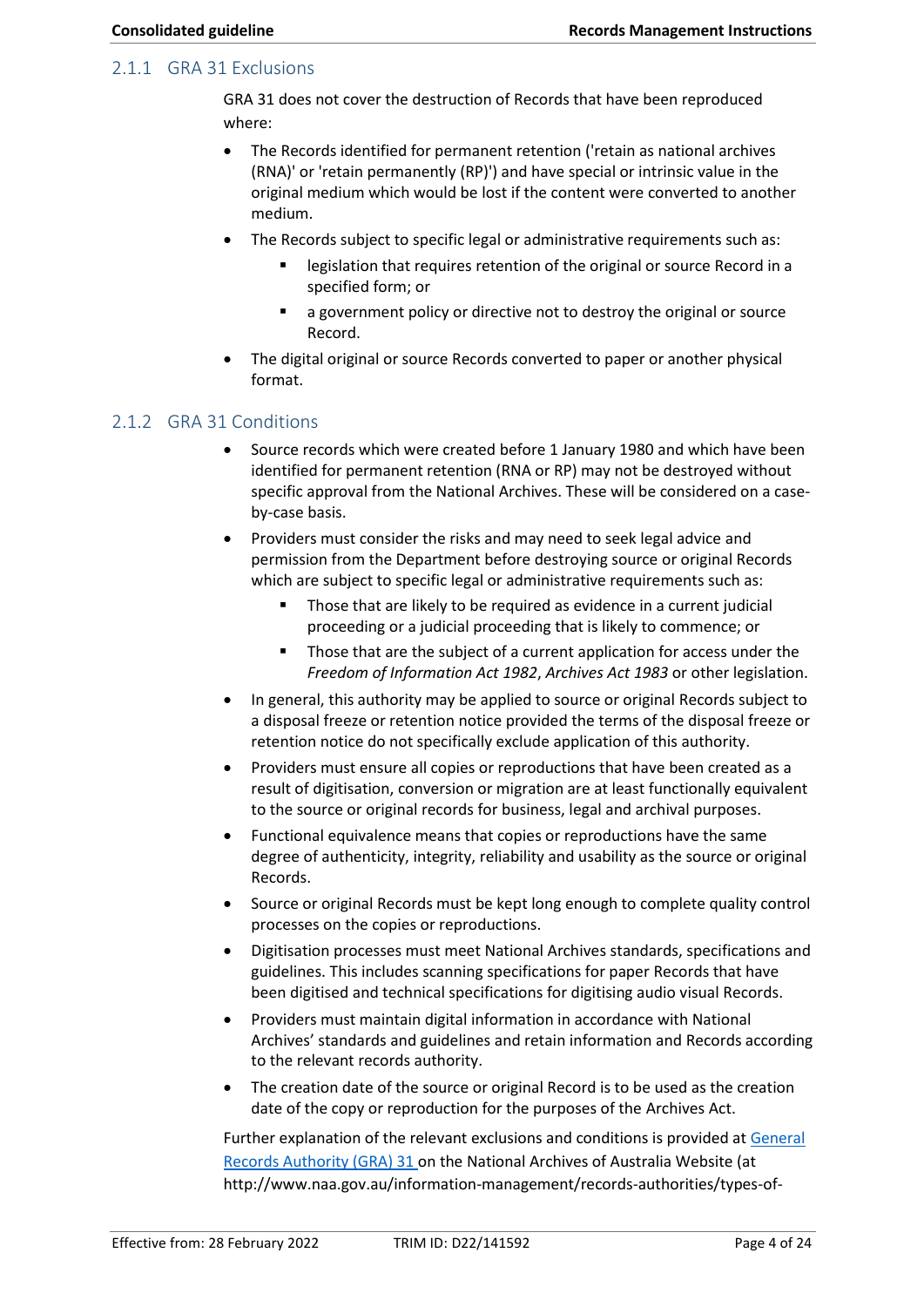<span id="page-4-0"></span>[records-authorities/GRA/GRA31/index.aspx\)](http://www.naa.gov.au/information-management/records-authorities/types-of-records-authorities/GRA/GRA31/index.aspx). Providers must have regard to this authority in developing any practices and policies for converting paper-based Records into digital format and, after doing so, in relation to the destruction of the original paper-based Records.

Records scanned into a digital system must also be retained in accordance with this RMI, and in particular any relevant retention periods.

Information in the Department's IT Systems will be retained by the Department for the appropriate retention periods.

Refer t[o Section 7: Return of Records](#page-8-1) for more information on digital Records.

**NOTE:** Providers **must** retain the original copy of a paper Record for the relevant retention period, regardless of whether it has also been converted to digital form, if required to do so under relevant program Guidelines or if directed by the Department.

# 3 Records Storage

Providers must securely store all Records appropriately both on and off-site. All incidents involving inappropriate access, damage, destruction or loss of Records must be reported to the Department.

## 3.1 General Storage Requirements

 Commonwealth/Deed Records, for example, the *Privacy Act 1988 (Cth). A*t Australian Privacy Principle 11, the *Privacy Act 1988 (Cth)* requires entities to take Providers must store Records securely either on their own premises or off-site using a records storage facility in compliance with legislation covering the management of active measures to ensure the security of Personal Information they hold. In addition, Providers are required to store Records in accordance with the Department's Security Policies (including the Security Policy For External Employment Services Providers and Users (available on the Provider Portal or via the [Department's website](https://www.dese.gov.au/) (at [www.dese.gov.au\)](www.dese.gov.au). The [Guide to securing personal](https://www.oaic.gov.au/agencies-and-organisations/guides/guide-to-securing-personal-information)  [information](https://www.oaic.gov.au/agencies-and-organisations/guides/guide-to-securing-personal-information) can be found on the Office of the Australian Information Commissioner website (a[t https://www.oaic.gov.au/agencies-and-organisations/guides/guide-to](https://www.oaic.gov.au/agencies-and-organisations/guides/guide-to-securing-personal-information)[securing-personal-information\)](https://www.oaic.gov.au/agencies-and-organisations/guides/guide-to-securing-personal-information) and provides guidance on the reasonable steps entities are required to take under the *Privacy Act 1988 (Cth)* to protect the personal information they hold from misuse, interference, loss, and from unauthorised access, modification or disclosure.

Providers must ensure that the Department has access to Records if required, either by providing access to a storage facility or by retrieving the Record (including if stored digitally by retrieving the digital copy and if relevant printing it) and providing it to the Department.

Providers must ensure Records are protected from:

- storage environment damage (e.g. for paper Records, damp from a cement floor and protected from fire);
- unauthorised alteration or removal;
- use outside the terms of the relevant Deed;
- for Records containing Personal Information, incidents of privacy; and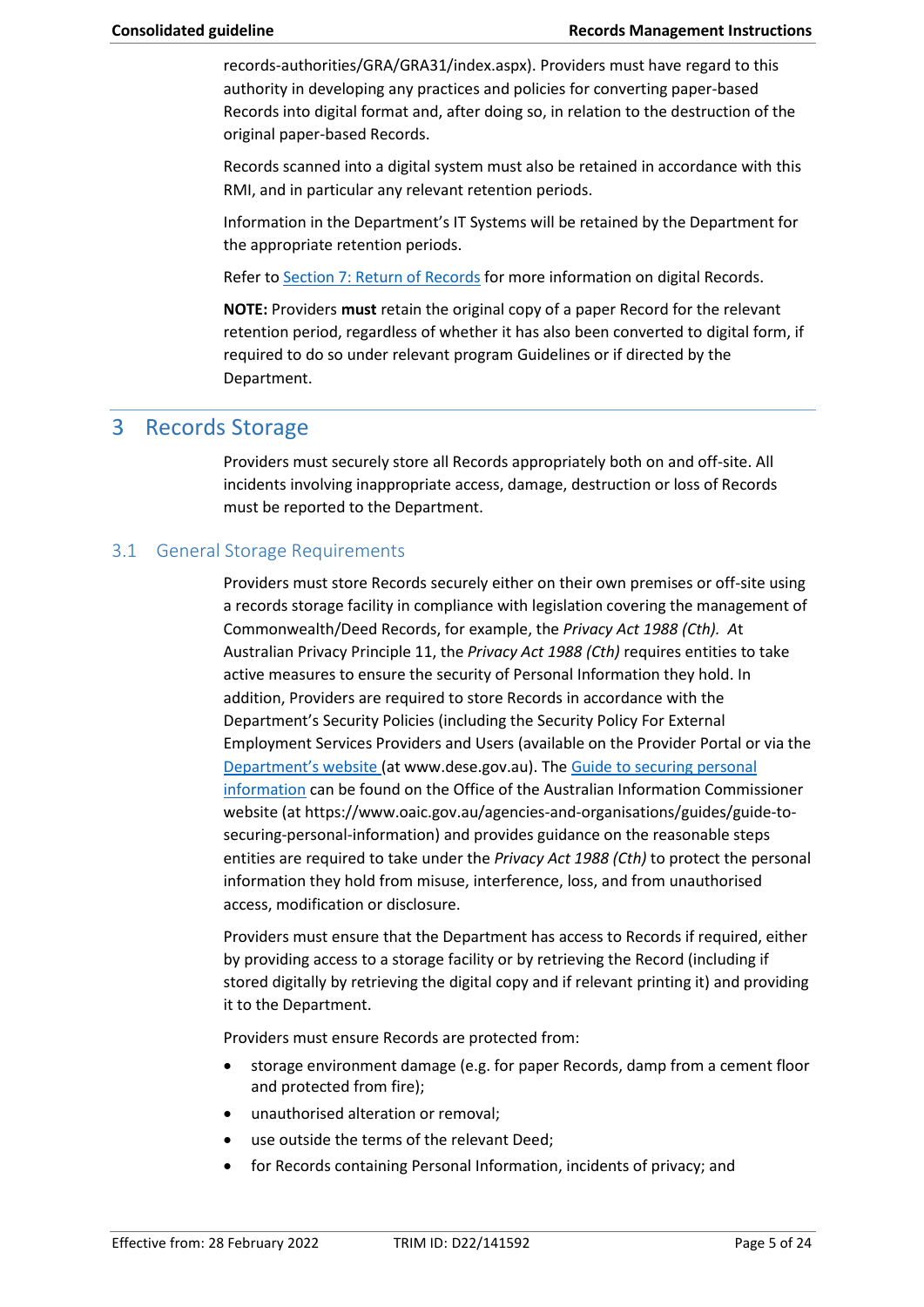inappropriate 'browsing' of Records by Provider staff or any other person.

Records containing sensitive information as defined in the *Privacy Act 1988 (Cth)*, such as criminal records or health information about an individual, must be kept in lockable cabinets or (if digital) on a secure information system.

Providers may (but are not required to) make paper copies of digital Records provided both paper and digital Records are stored securely.

#### 3.2 Digital Record Storage Requirements

 outlined in this RMI, the relevant Deed and the Department's Security Policies. An Providers that choose to store Records digitally must ensure all Record storage systems operate in accordance with the storage and physical access requirements assessment of any potential risks must be undertaken prior to [storing Australian](https://www.naa.gov.au/information-management/storing-and-preserving-information/storing-information/outsourcing-digital-storage)  [Government Records in data centres, digital repositories and the cloud.](https://www.naa.gov.au/information-management/storing-and-preserving-information/storing-information/outsourcing-digital-storage)

 must comply with GRA 31 in destroying the source Record (i.e. the original digital Where Providers migrate digital Records to a new storage device or system, or change the file format of a digital Record to the extent that it is relevant, Providers Record). Refer t[o Section 2: Deed Records](#page-2-0) for more information on GRA 31.

General advice on the management and storage of digital Records is available on the [National Archives of Australia website.](https://www.naa.gov.au/information-management)

Providers should note that they must not:

- give Access to digital Records relating to the services or any derivative thereof, to any Third Party IT Provider who has not entered into a Third Party IT Provider Deed with the Department and only grant such Access in accordance with the terms of the Third Party IT Provider Deed and any Guidelines. Providers should refer to their Deed for details of those obligations; or
- transfer relevant Personal Information outside of Australia, or allow parties outside Australia to have access to it, without the prior written approval of the Department.

# <span id="page-5-0"></span>3.3 Unauthorised Access, Damaged, Destroyed, Lost or Stolen Records

#### 3.3.1 Reporting Requirements

 deed). Third Party IT Providers must also comply with section *3.4.3 - Notifiable Data*  **Note:** Reporting requirements for Third Party IT Providers are contained in th[e Third](https://docs.employment.gov.au/node/34977)  [Party IT Provider Deed](https://docs.employment.gov.au/node/34977) (at <https://www.dese.gov.au/employment-services>purchasing-information/resources/department-employment-third-party-it-provider-*Breaches Scheme.* 

 destroyed, lost or stolen Records to the Department as follows: Providers must report all incidents involving unauthorised access, damaged,

- notify the relevant Account Manager or Departmental employee using Part 1 of [Attachment A: Provider Privacy Incident Report](#page-12-0) no later than the Business Day after the incident;
- report any incidents involving stolen Records to the police immediately; and
- prepare a detailed report of the incident using Part 2 of [Attachment A: Provider](#page-12-0)  [Privacy Incident Report,](#page-12-0) including details as appropriate to the incident and submit this detailed report to the Account Manager as soon as possible and, in any case, within 30 calendar days of the incident. **NB:** If this report cannot be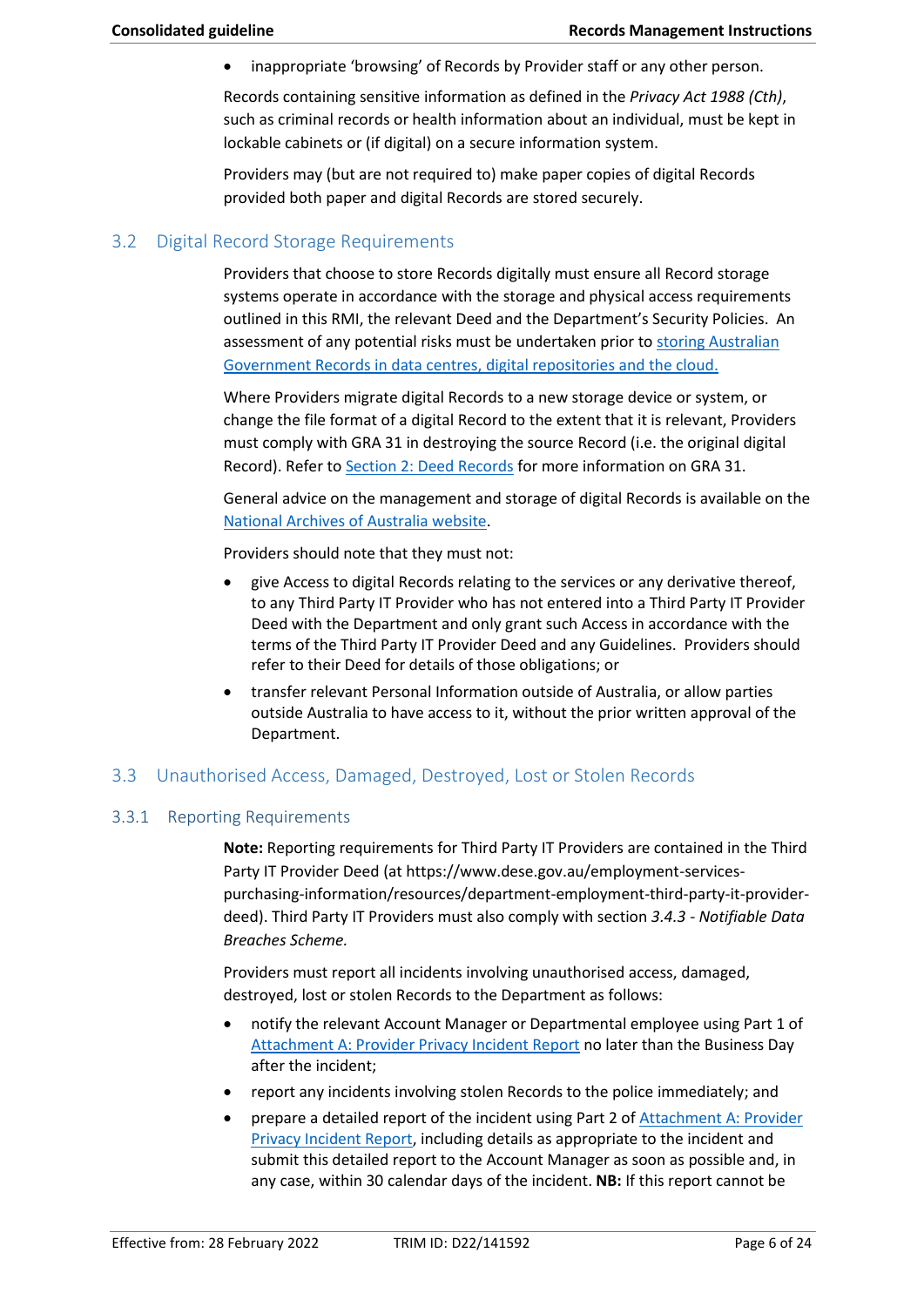submitted within 30 days, advice must be provided to the Department explaining the delay.

#### 3.3.2 Rectification Requirements

For all incidents involving unauthorised access, damaged, destroyed, lost or stolen Records, Providers must:

- immediately make every effort to recover lost or damaged Records (e.g. retrieving or photocopying Records), including if required, arranging and paying for the services of expert contractors (e.g. disaster recovery or professional drying services);
- not destroy damaged Records without authorisation from the Department
- inform Participants if any Personal Information has been lost or is at risk of being publicly available;
- where relevant and, if necessary, reinterview Participants to recollect information; and
- review relevant policies and procedures to ensure their adequacy in future. The Department may make recommendations to the Provider to mitigate the risk of recurrence of the incident.

#### 3.3.3 Notifiable Data Breaches Scheme

All providers, and the organisations or agencies they share information with, must comply with the requirements of the [Notifiable Data Breaches \(NDB\) scheme](https://www.oaic.gov.au/privacy-law/privacy-act/notifiable-data-breaches-scheme) (at [https://www.oaic.gov.au/privacy-law/privacy-act/notifiable-data-breaches-scheme\)](https://www.oaic.gov.au/privacy-law/privacy-act/notifiable-data-breaches-scheme) in the event of an 'eligible data breach' involving personal information.

Under the NDB scheme, Providers who become aware of an incident involving personal information must undertake a reasonable and prompt assessment and investigation. The Provider should consider whether the incident is an 'eligible data breach', and then notify affected individuals and the Office of the Australian Information Commissioner (OAIC) where an 'eligible data breach' is found to have occurred. The Department must also be informed of the incident in accordance with sectio[n 3.3.1-Reporting Requirements](#page-5-0) and provided with copies of any notifications.

Further information about the NDB scheme and guidance for undertaking an assessment of a privacy incident (to determine whether it is considered an 'eligible data breach), is available from the [OAIC website](http://www.oaic.gov.au/privacy-law/privacy-act/notifiable-data-breaches-scheme) (at<http://www.oaic.gov.au/privacy>law/privacy-act/notifiable-data-breaches-scheme).

The NDB scheme does not vary the obligation of Providers to immediately notify the Department and manage any actual or suspected breach of privacy involving personal information. This includes notifying the Department of privacy incidents that do not qualify as an eligible data breach under the NDB scheme. See section 3.3.1 [for Reporting Requirements.](#page-5-0)

# <span id="page-6-0"></span>4 Control of Records

Where Providers hold Records about a Participant, Providers must be able to locate and retrieve such Records if requested.

Providers must inform their Account Manager if they become party to legal action so arrangements for the appropriate retention of Records can be organised.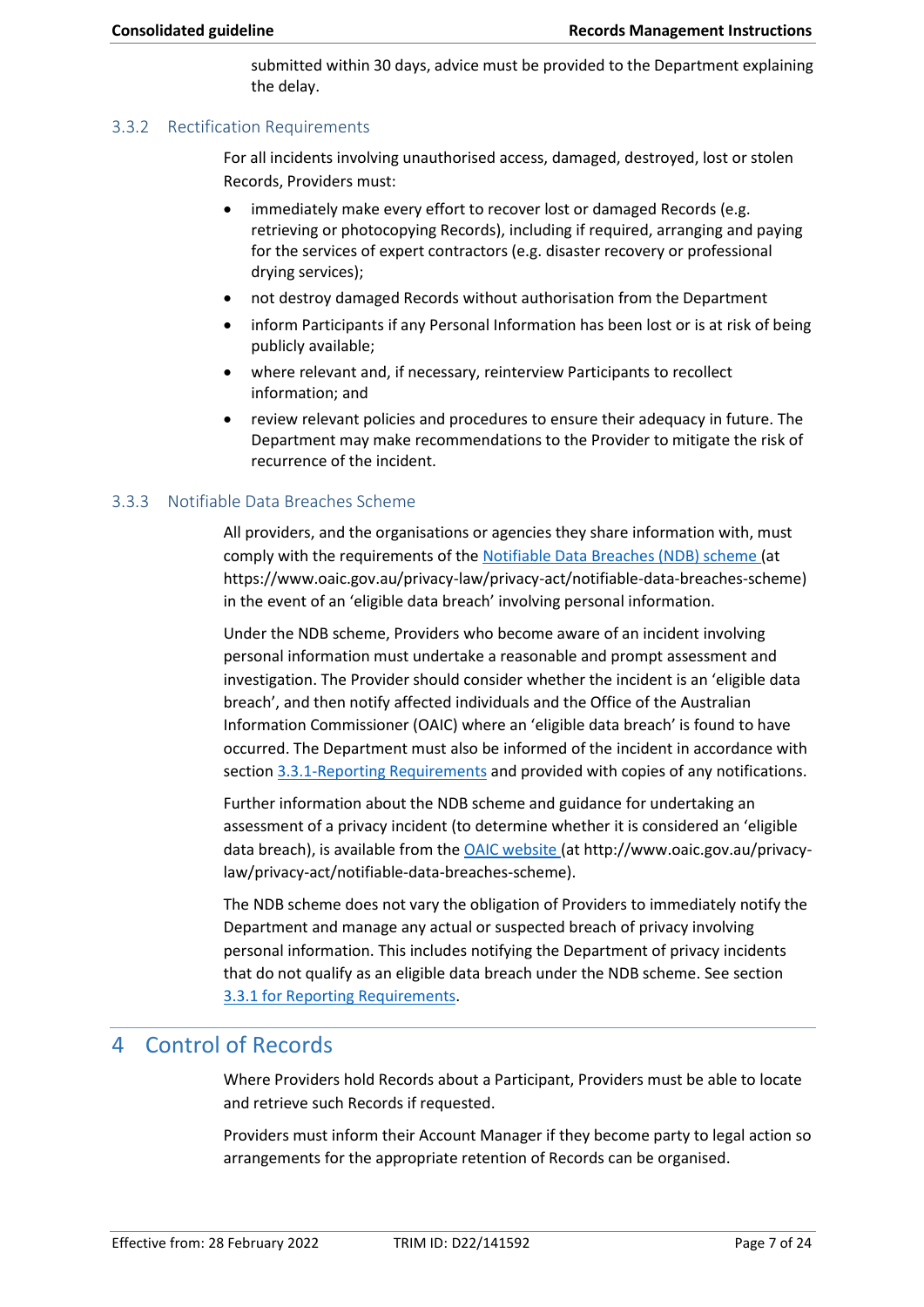#### <span id="page-7-1"></span><span id="page-7-0"></span>4.1 Records List

 make this list available to the Department upon request. This list should contain Providers must maintain an up-to-date list of the Records held by the Provider and sufficient information to clearly identify the content and location of a Record in a search process. The list must be created and managed in a digital format (ideally Microsoft Excel or equivalent or a comma or tab limited format) that the Department's IT system can read.

To the extent Providers are in possession of the following Records, Providers may wish to identify on the Records list whether Records are:

- Priority pertaining to current or future legal action (refer below);
- Active current Participants;
- Inactive former Participants;
- Damaged e.g. paper Record affected by water;
- Destroyed (whether authorised or accidental) e.g. paper Record burnt;
- Transferred Participant and Record transferred to another Provider; or
- Returned Records have been returned to the Department.

For the purposes of the RMI, 'inactive Records' means Records created under previous contractual arrangements.

Examples of priority Records include Records documenting:

- a complaint;
- an injury caused by or to a Participant;
- a possible claim for compensation; or
- current or pending legal action.

Refer t[o Section 6: Records Retention](#page-8-2) for information on the retention of the Records list.

# 5 Transfer of Records

# 5.1 Transfers between Providers  $1$

Records must only be transferred between Providers under the relevant Deed if this is required to continue providing Services to Participants in accordance with the relevant Deed. In such cases, Records must be transferred securely by Providers and as soon as possible and, in any case, within 28 Business Days of a request to transfer Records. A list of all Records (as per [Section 4.1: Control of Records](#page-7-1) – Records List) being transferred should be provided to the receiving Provider.

The transfer of Records containing Personal Information and Protected Information must be in accordance with the *Privacy Act 1988 (Cth)* and the *Social Security (Administration) Act 1999* respectively.

 secure destruction or to the Department, it remains the Provider's responsibility to When a Provider is transferring Records off-site to another Provider for storage, ensure information is secure during the transfer process.

 $1$  Note: Section 5.1 is not applicable for all Providers. Each Deed will outline whether Records are required to be transferred between Providers.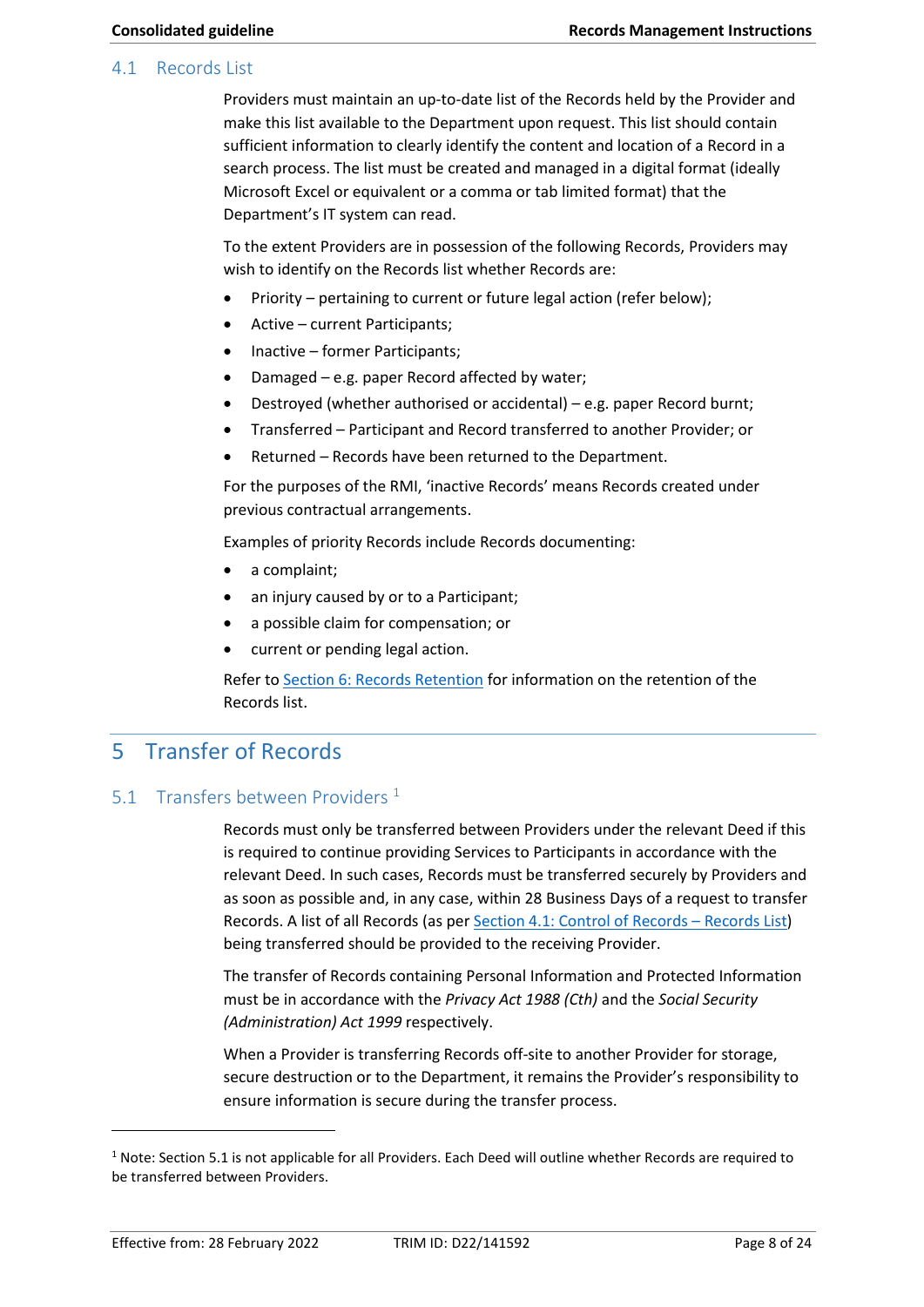#### <span id="page-8-0"></span>5.2 Transfer of Personal Information outside Australia

Providers must not transfer relevant Personal Information outside of Australia, or allow parties outside Australia to have access to it, without the prior written approval of the Department.

# <span id="page-8-2"></span>6 Records Retention

Providers must retain relevant Records according to the minimum retention periods outlined i[n Attachment C: Records Retention Periods.](#page-19-0) Where a Record is not covered by Attachment C, Providers must retain that Record in accordance with the relevant Deed.

 C as a result of assisting a Provider to provide Services to the Department under the Where a Third Party IT Provider is in possession of Records identified in Attachment relevant Deed, the Third Party IT Provider may only dispose of those Records in accordance with Attachment C where it has the prior agreement of the relevant Provider.

Providers must review relevant Records that have reached the minimum retention period before destroying in accordance with the RMI. If a relevant Record has reached the required minimum retention period but, for example, the Provider has knowledge of a legal action or potential legal action, the Provider must re-sentence<sup>2</sup> the Record and must inform the Account Manager.

Retention periods apply to all formats of relevant Records whether created in paper or digitally or scanned.

**Note:** For purposes of determining the applicable retention period, a scanned version of a paper Record would have the same creation date as the original source document. For more information regarding this, please refer to [Section 2.1.2: Deed](#page-2-1)  Records – [Requirements](#page-2-1) – Conditions.

Refer t[o Section 8: Destruction of Records f](#page-9-0)or more information on destroying Records.

# <span id="page-8-1"></span>7 Return of Records

If requested, Records must be returned to the Department within 28 Business Days unless otherwise specified by the Department.

Providers must obtain the Department's approval prior to returning any Records to the Department. Providers may seek permission to return Records to the Department following the Completion Date and should do so by completing [Attachment B: Provider Request to Return Records](#page-18-0) and submitting to their Account Manager. Please note that the request must be accompanied by a list of the Records the Provider is requesting to return.

Refer t[o Section 4.1: Control of Records](#page-7-1) – Records List for information on list requirements.

<sup>&</sup>lt;sup>2</sup> Sentencing is the process for identifying the minimum retention period for a Record by assessing them against the classes specified in the relevant records authority.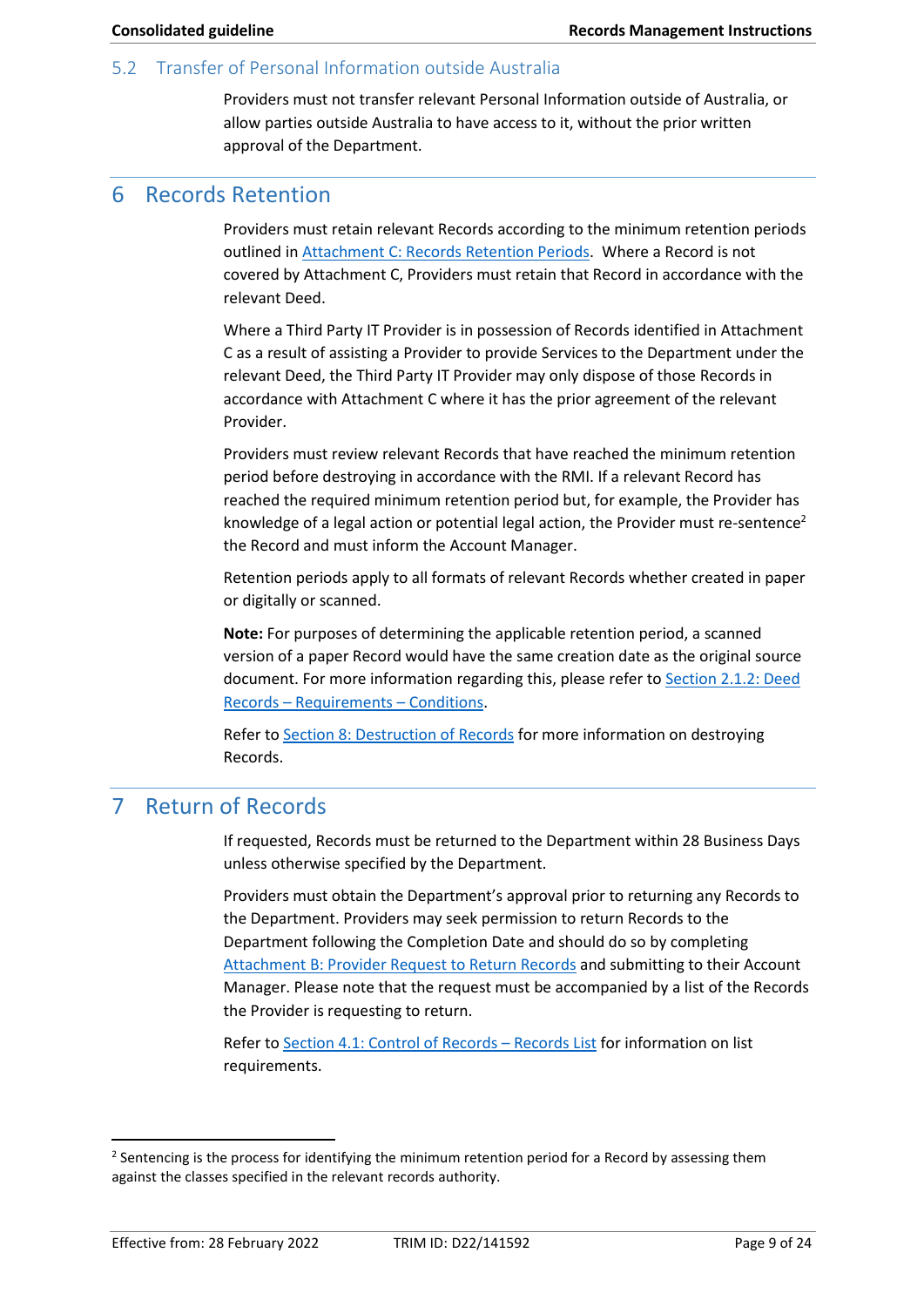Providers under a relevant Deed who had a previous contractual relationship with the Department will be required to manage Records of Participants who have ceased receiving Services in accordance with the previous contractual arrangements in effect at the relevant time (e.g. under the Records Management Instructions for the Employment Services Deed 2009-2015). Records of Participants continuing to receive Services are required to be managed in accordance with the relevant Deed and this RMI.

The Department's preferred format for Records to be returned is digitally in a common readable format e.g. in a single scanned PDF format. Providers must ensure digital Records transferred to the Department are readable, identifiable and are not corrupted. Documents must have meaningful titles and be contained within a single Participant folder listing the Job Seeker Identification (JSID), first name and last name (e.g. JSID 1234 SMITH, JOE).

## 7.1 Digital Records

Providers creating digital Records must use a format that is acceptable under the Archives Act and that will allow the Department to read the Records if returned to the Department in the future. As such, the Department requests that digital Records be created and managed in Microsoft Office (or the open source equivalent) formats, or in PDF format. If the Provider elects not to use these formats, then Records will need to be converted into either one of these formats before being returned to the Department.

Digital Records contained on the Department's IT Systems or created for purposes other than in accordance with the Deed do not need to be returned.

### 7.2 Access to Returned Records

Where Records have been returned to the Department and a Provider requires access to those Records, the Provider must write to the Account Manager with the details and purpose of the request. The Department will consider these requests but may require Providers to seek access via the Freedom of Information process as required under the *Freedom of Information Act 1982* (Cth).

Where Records have been returned to the Department and a Provider receives an order to produce documents contained in the Records, such as a subpoena, it is advisable for the Provider to contact the Department. In these circumstances, the Provider should seek their own independent legal advice.

# <span id="page-9-0"></span>8 Destruction of Records

 Records, they must use a method that ensures the information is no longer readable Providers must not destroy or dispose of Records other than in accordance with their relevant Deed, this RMI or as directed by the Department. When Providers destroy and cannot be retrieved.

 are priority Records and must be retained in accordance with requirements set out from the Department not to destroy Records. Subject to [Section 2: Deed Records,](#page-2-0) Records must not be destroyed where Providers are aware of current or potential legal action even if the minimum retention period has been reached. These Records for priority Records in [Section 4.1.](#page-7-1) A Provider must also comply with any direction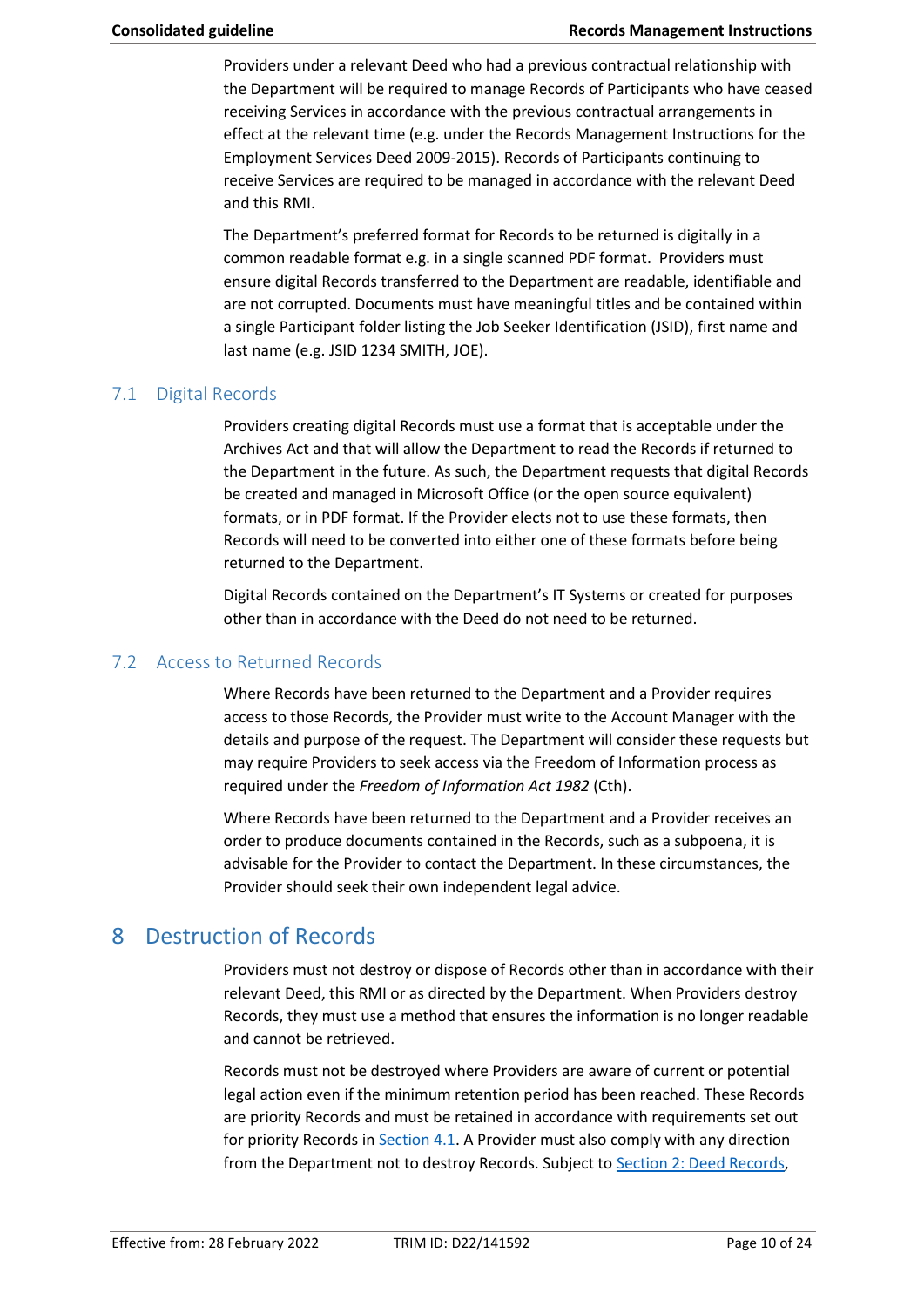Providers must only destroy Records that have reached the minimum retention period and following the review process outlined in [Section 6: Records Retention.](#page-8-2)

Providers must maintain a list of destroyed Records which must be supplied to the Department upon request. This list must also be retained by the Provider in accordance with the applicable retention period or as directed by the Department.

Refer t[o Section 4: Control of Records f](#page-6-0)or more information on the tracking of Records an[d Section 6: Records Retention](#page-8-2) for more information on retention periods.

### 8.1 Methods of Destroying Physical Records

Providers must ensure physical Records are destroyed using one of the following methods:

- Pulping transforming used paper into a moist, slightly cohering mass;
- Burning in accordance with relevant environmental protection restrictions; and
- Shredding using crosscut shredders (using either A or B class shredders).

If destruction of physical Records is undertaken at an off-site facility, then a certificate of destruction including details of the Records destroyed and appropriate authorisation must be obtained and retained by the Provider.

## 8.2 Methods of Destroying Digital Records

 It is a Provider's responsibility to ensure all digital Records are identified and removed from systems and destroyed.

Methods of destroying digital Records include:

- digital file shredding;
- degaussing the process of demagnetising magnetic media to erase recorded data;
- physical destruction of storage media such as pulverisation, incineration or shredding; and
- reformatting if it can be guaranteed the process cannot be reversed.

 To ensure the complete destruction of a digital Record, all copies should be found and destroyed. This includes removing and destroying copies contained in system backups and off-site storage.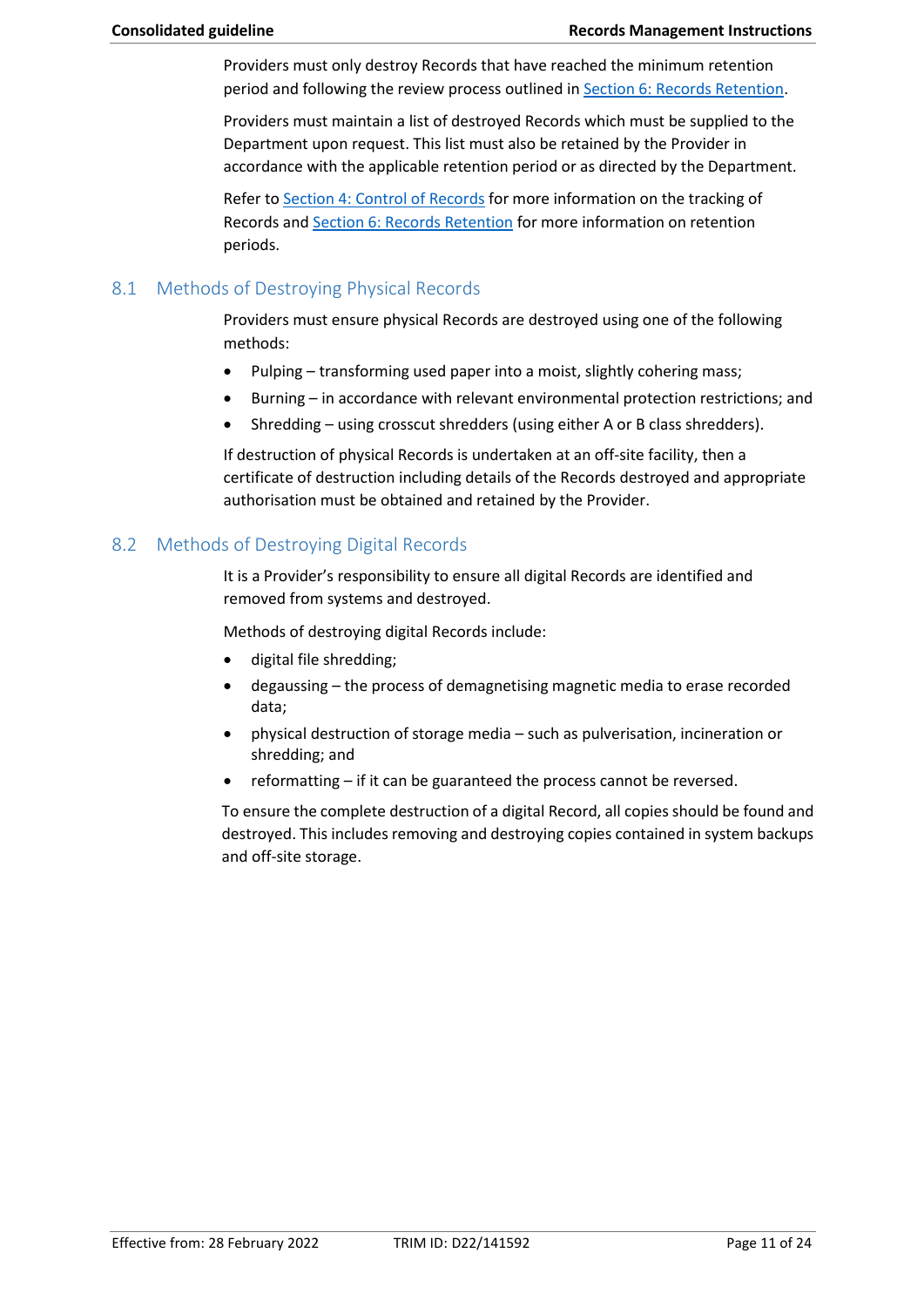All capitalised terms in this guideline have the same meaning as in all Deeds.

In this document, 'must' means that compliance is mandatory and 'should' means that compliance represents best practice for Relevant Providers.

This Guideline is not a stand-alone document and does not contain the entirety of Providers' obligations. It must be read in conjunction with the Deed and any relevant Guidelines or reference material issued by the Department of Education, Skills, and Employment under or in connection with the Deed.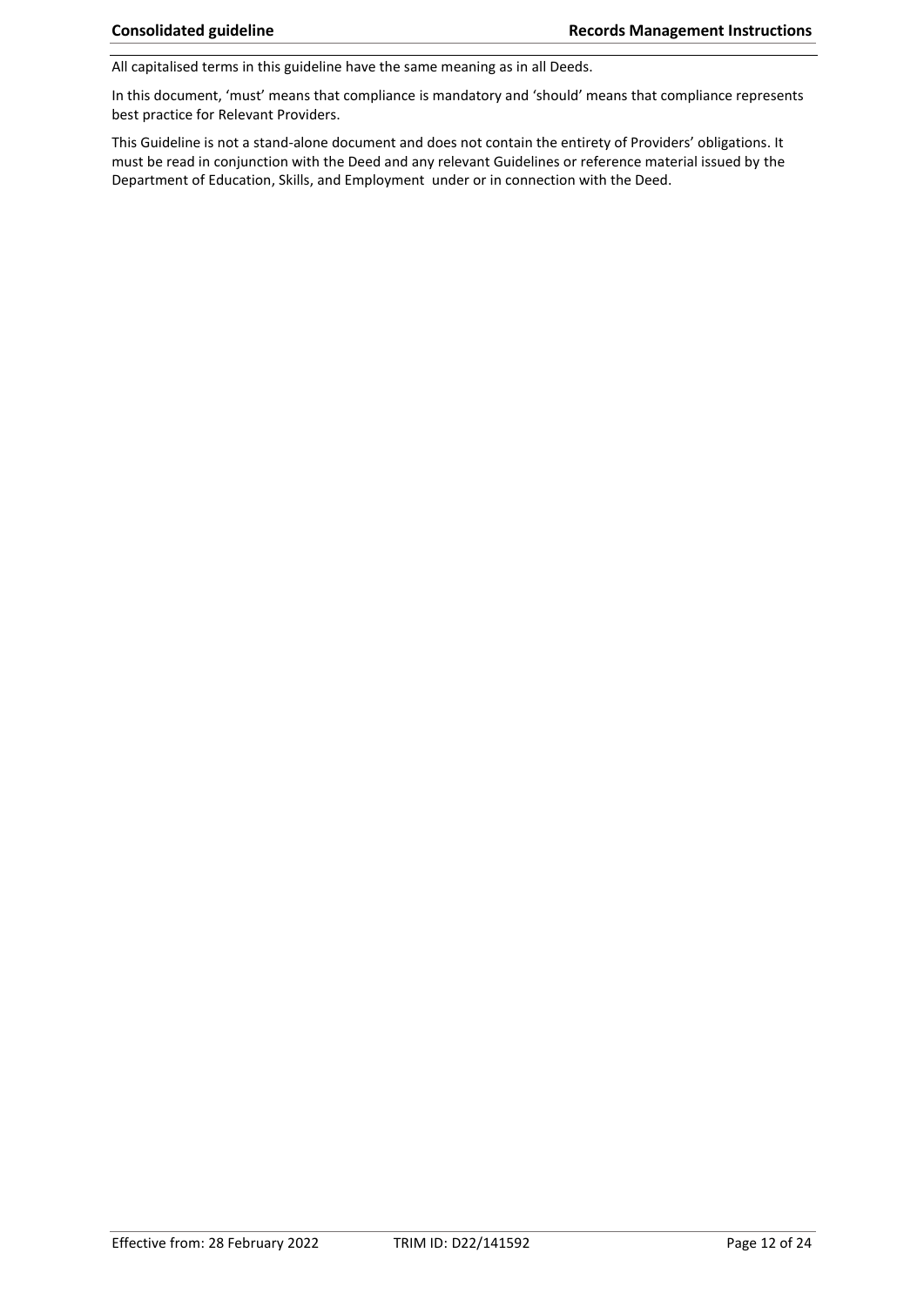– **Attachment A** Provider Privacy Incident Report



**Australian Government** 

**Department of Education, Skills and Employment** 

# Provider Privacy Incident Report

Use this report to notify the department of unauthorised access to, unauthorised disclosure of or loss of personal information that you hold.

 This report is comprised of two parts, an initial report and a detailed report. Part one, the initial report, must be completed and submitted to the department no later than two (2) business days after a privacy incident is identified or brought to your attention. Part two, the detailed report, must be completed and submitted to the department within 30 calendar days after a privacy incident is identified or brought to your attention.

# Part one – initial report

<span id="page-12-0"></span>

| <b>Provider details</b>                                            |                                                                      |                 |                   |  |
|--------------------------------------------------------------------|----------------------------------------------------------------------|-----------------|-------------------|--|
| Provider name                                                      |                                                                      |                 | Provider Org Code |  |
|                                                                    | Details of the person completing the report                          |                 |                   |  |
| Name                                                               |                                                                      | Phone number    |                   |  |
| Position                                                           |                                                                      | Email address   |                   |  |
| Details of the privacy incident                                    |                                                                      |                 |                   |  |
|                                                                    | Describe the privacy incident you are reporting.                     |                 |                   |  |
|                                                                    |                                                                      |                 |                   |  |
| You should explain who was involved, what happened, why it         |                                                                      |                 |                   |  |
| happened and provide any other information relevant to the context |                                                                      |                 |                   |  |
| in which it happened.                                              |                                                                      |                 |                   |  |
| Does the privacy incident you are reporting involve the employment |                                                                      | Choose an item. |                   |  |
| services system (ESSWeb)?                                          |                                                                      |                 |                   |  |
|                                                                    | When did the privacy incident occur? You should tell us the time and |                 |                   |  |
| date, if known.                                                    |                                                                      |                 |                   |  |
| When was the privacy incident discovered? You should tell us the   |                                                                      |                 |                   |  |
| time and date, if known.                                           |                                                                      |                 |                   |  |
| How was the privacy incident discovered?                           |                                                                      |                 |                   |  |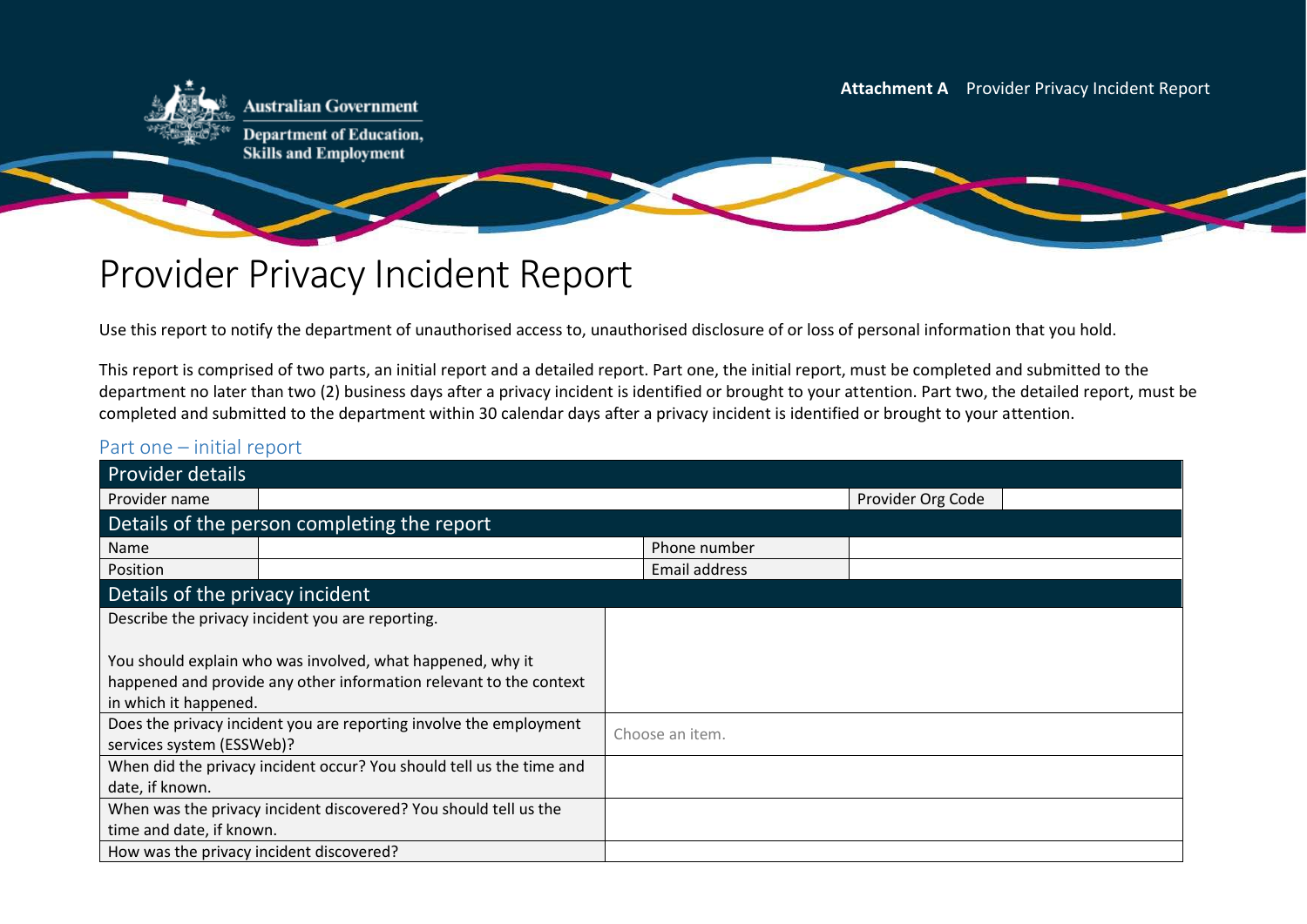| What kind of personal information was involved in the privacy incident? Select all that apply.                                                                                                                                                                                                                                                                                                                                                           |        |                                                                                                                                                       |        |                                       |                 |
|----------------------------------------------------------------------------------------------------------------------------------------------------------------------------------------------------------------------------------------------------------------------------------------------------------------------------------------------------------------------------------------------------------------------------------------------------------|--------|-------------------------------------------------------------------------------------------------------------------------------------------------------|--------|---------------------------------------|-----------------|
|                                                                                                                                                                                                                                                                                                                                                                                                                                                          |        | Personal information is information or an opinion about an identified individual, or an individual who is reasonably identifiable. It does not matter |        |                                       |                 |
|                                                                                                                                                                                                                                                                                                                                                                                                                                                          |        | whether the information or opinion is true or not or whether the information or opinion is recorded in a material form or not.                        |        |                                       |                 |
| Names                                                                                                                                                                                                                                                                                                                                                                                                                                                    | П      | Opinions, feedback or commentary                                                                                                                      |        | Racial or ethnic origin               |                 |
| Signatures                                                                                                                                                                                                                                                                                                                                                                                                                                               | $\Box$ | <b>CRNs</b>                                                                                                                                           |        | Political opinions                    |                 |
| Addresses<br>⊏                                                                                                                                                                                                                                                                                                                                                                                                                                           | $\Box$ | <b>JSIDs</b>                                                                                                                                          | $\Box$ | Membership of a political association |                 |
| Email addresses                                                                                                                                                                                                                                                                                                                                                                                                                                          | $\Box$ | <b>Tax File Numbers</b>                                                                                                                               |        | Religious beliefs or affiliations     |                 |
| Dates of birth                                                                                                                                                                                                                                                                                                                                                                                                                                           | $\Box$ | Financial information                                                                                                                                 |        | Philosophical beliefs                 |                 |
| Sex or gender<br>∟                                                                                                                                                                                                                                                                                                                                                                                                                                       | $\Box$ | <b>Bank account details</b>                                                                                                                           | $\Box$ | Membership of a trade union or unions |                 |
| Sexual orientation or practices                                                                                                                                                                                                                                                                                                                                                                                                                          | $\Box$ | Passports                                                                                                                                             |        | <b>Health information</b>             |                 |
| Criminal record                                                                                                                                                                                                                                                                                                                                                                                                                                          | $\Box$ | Drivers' licenses                                                                                                                                     |        | Genetic or biometric information      |                 |
|                                                                                                                                                                                                                                                                                                                                                                                                                                                          |        | If not listed above, specify the other type/s of personal information involved in the privacy incident.                                               |        |                                       |                 |
|                                                                                                                                                                                                                                                                                                                                                                                                                                                          |        |                                                                                                                                                       |        |                                       |                 |
| Unauthorised access occurs when personal information is accessed by someone who is not permitted to have access.<br>Choose an item.<br>Unauthorised disclosure occurs when personal information is made accessible or visible to others outside of the entity in a way<br>that is not permitted by the Privacy Act 1988. Loss occurs when personal information is lost when it is likely to result in<br>unauthorised access or unauthorised disclosure. |        |                                                                                                                                                       |        |                                       |                 |
| What was the primary cause of the privacy incident?<br>If there are multiple causes of the privacy incident, you should identify only the main cause.                                                                                                                                                                                                                                                                                                    |        |                                                                                                                                                       |        | Choose an item.                       |                 |
| Was the personal information stored in Australia?                                                                                                                                                                                                                                                                                                                                                                                                        |        |                                                                                                                                                       |        | Choose an item.                       |                 |
| If 'no', in which country was the personal information stored?                                                                                                                                                                                                                                                                                                                                                                                           |        |                                                                                                                                                       |        |                                       |                 |
|                                                                                                                                                                                                                                                                                                                                                                                                                                                          |        |                                                                                                                                                       |        |                                       |                 |
| Was any personal information disclosed or lost overseas?                                                                                                                                                                                                                                                                                                                                                                                                 |        |                                                                                                                                                       |        |                                       | Choose an item. |
| At this time, is the privacy incident considered likely to be an eligible data breach under the Notifiable Data Breaches Scheme<br>(NDBS)?<br>An eligible data breach occurs when there is unauthorised access, unauthorised disclosure, or loss of personal information you                                                                                                                                                                             |        |                                                                                                                                                       |        | Choose an item.                       |                 |
| hold that is likely to result in serious harm to any of the individual to whom the information relates, and you have not been                                                                                                                                                                                                                                                                                                                            |        |                                                                                                                                                       |        |                                       |                 |
| able to prevent the risk of serious harm with remedial action.                                                                                                                                                                                                                                                                                                                                                                                           |        |                                                                                                                                                       |        |                                       |                 |
| If 'yes', have you discussed your preliminary assessment with your contract manager?                                                                                                                                                                                                                                                                                                                                                                     |        |                                                                                                                                                       |        | Choose an item.                       |                 |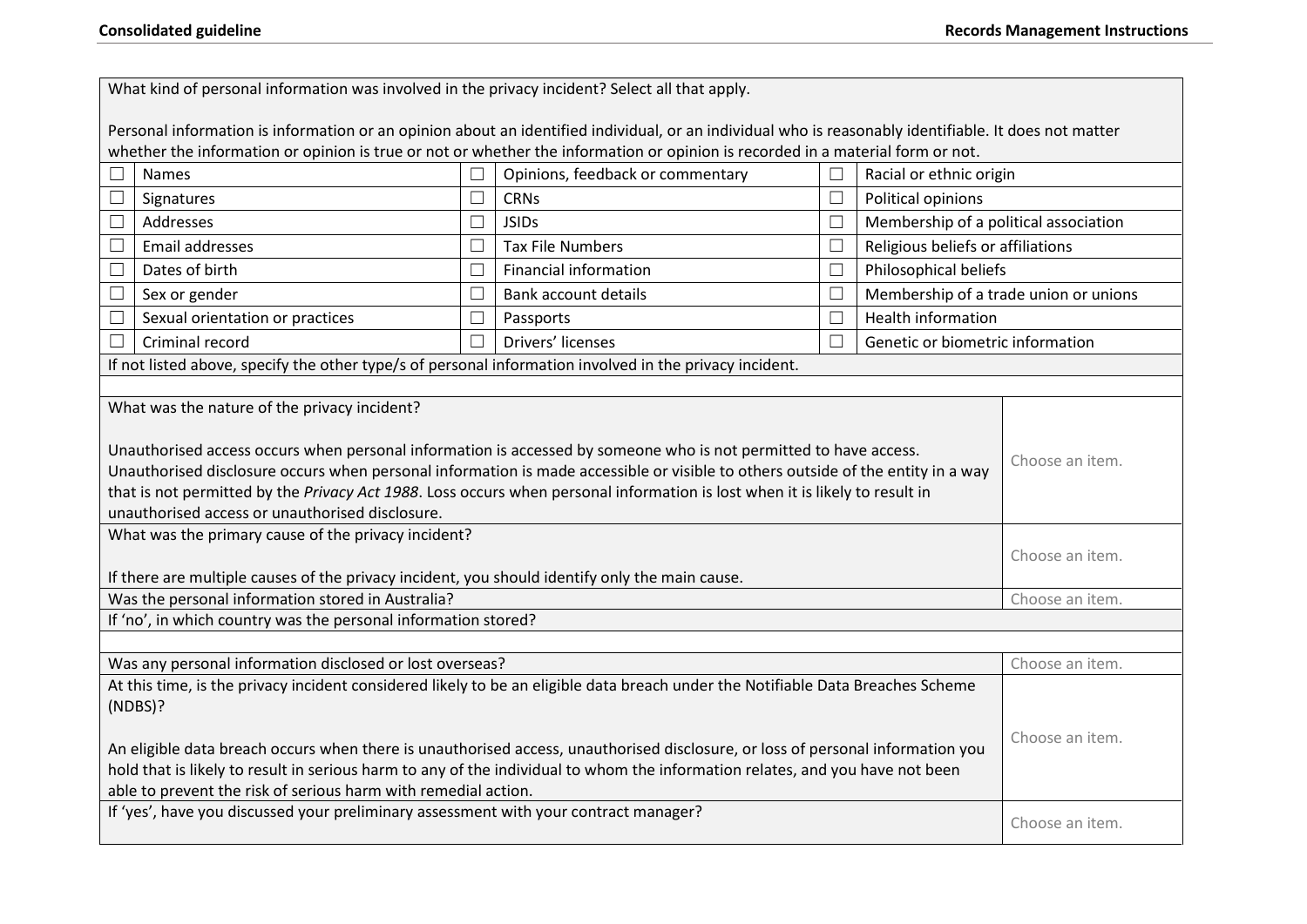| You should discuss your preliminary assessment with your contract manager before notifying the Office of the Australian<br>Information Commissioner.                                                                                                                                                                                                                         |                 |  |  |  |
|------------------------------------------------------------------------------------------------------------------------------------------------------------------------------------------------------------------------------------------------------------------------------------------------------------------------------------------------------------------------------|-----------------|--|--|--|
| Please provide reasons for your preliminary assessment under the Notifiable Data Breaches Scheme as to why it is or is not an eligible data breach under<br>the NDBS.                                                                                                                                                                                                        |                 |  |  |  |
| Details of the affected individuals                                                                                                                                                                                                                                                                                                                                          |                 |  |  |  |
| How many individuals' personal information has been affected by the<br>privacy incident? If the precise number is not known, you should<br>provide an estimate or approximate number.<br>Describe the individuals whose personal information has been                                                                                                                        |                 |  |  |  |
| affected by the privacy incident. For example, employment services                                                                                                                                                                                                                                                                                                           |                 |  |  |  |
| participants, employer and/or member of the public.                                                                                                                                                                                                                                                                                                                          |                 |  |  |  |
| Are any of the affected individuals vulnerable?                                                                                                                                                                                                                                                                                                                              |                 |  |  |  |
| Vulnerable individuals may include children, seniors, people with impaired intellectual or physical functioning, people who are<br>not native speakers of the local language, people with low levels of literacy or education, people from a low socio-economic<br>background, people experiencing financial hardship, people who are Aboriginal or Torres Strait Islanders. | Choose an item. |  |  |  |
| If 'yes', what vulnerabilities have you identified?                                                                                                                                                                                                                                                                                                                          |                 |  |  |  |
| Are any affected individuals in receipt of social security payments and participating in employment services as part of their<br>participation requirements?                                                                                                                                                                                                                 | Choose an item. |  |  |  |
| If 'yes, please provide details.                                                                                                                                                                                                                                                                                                                                             |                 |  |  |  |
| Did you provide the affected employment services participants, if any, with a copy of relevant privacy notification and consent<br>forms? Please provide a copy of any relevant privacy notification and consent forms.                                                                                                                                                      | Choose an item. |  |  |  |
| Details of initial action                                                                                                                                                                                                                                                                                                                                                    |                 |  |  |  |
| Have any mitigation or rectification actions been taken so far?                                                                                                                                                                                                                                                                                                              |                 |  |  |  |
| Choose an item.<br>Mitigation or rectification actions are things that may contain the breach and prevent further harm, such as recalling a<br>misdirected email.                                                                                                                                                                                                            |                 |  |  |  |
| If 'yes', please describe the mitigation or rectification actions taken to date.                                                                                                                                                                                                                                                                                             |                 |  |  |  |
|                                                                                                                                                                                                                                                                                                                                                                              |                 |  |  |  |
| Will any mitigation or rectification actions be taken in the future?                                                                                                                                                                                                                                                                                                         | Choose an item. |  |  |  |
| If 'yes', please describe the mitigation or rectification actions to be taken in the future, including details of when the actions will be taken.                                                                                                                                                                                                                            |                 |  |  |  |
| Have the affected individuals been notified of this incident? If 'yes', please attach a copy of the relevant notification to this<br>report.                                                                                                                                                                                                                                 | Choose an item. |  |  |  |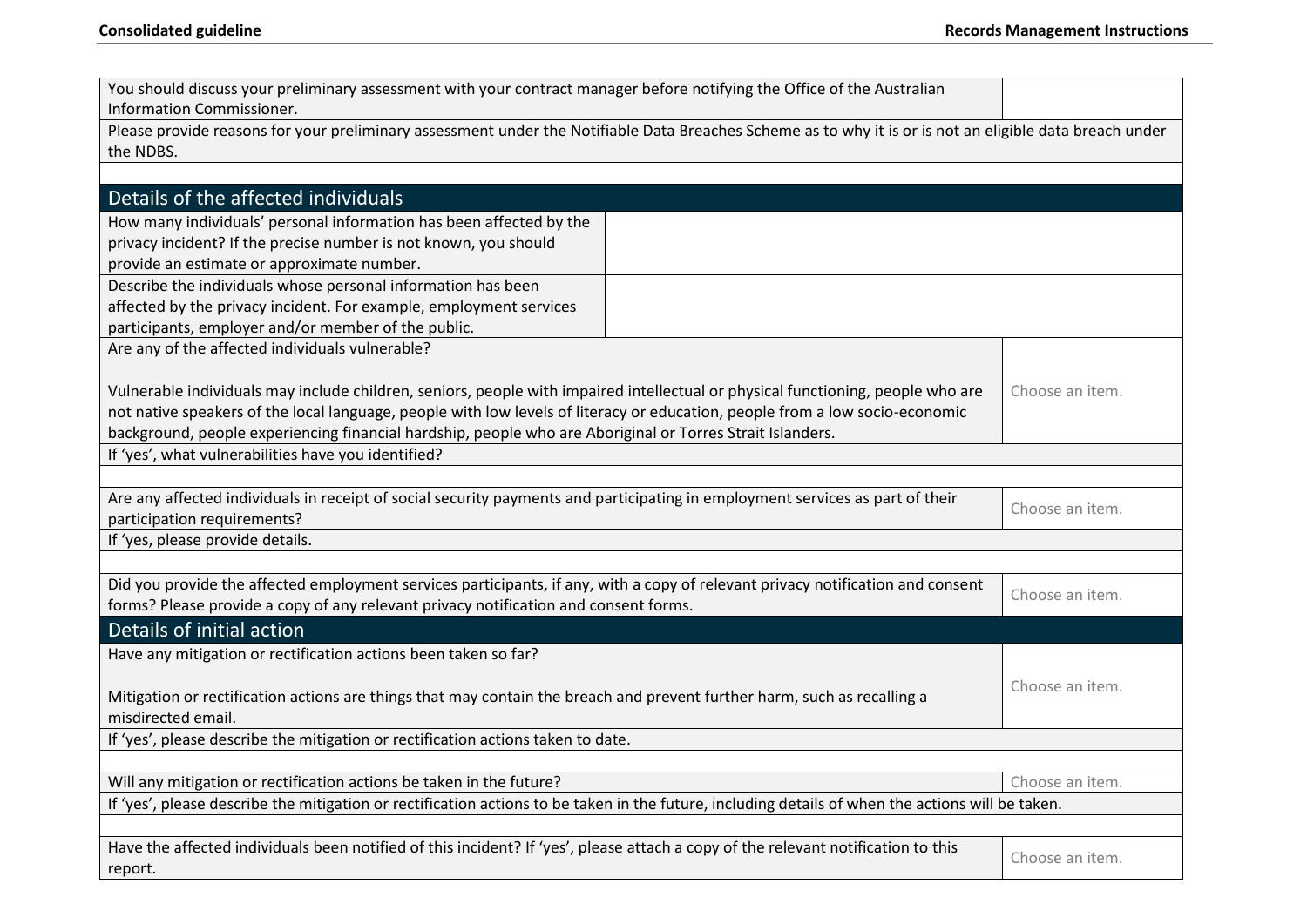| Has the Office of the Australian Information Commissioner been notified of this incident? If 'yes', please attach a copy of the<br>relevant notification to this report. |  |                 |
|--------------------------------------------------------------------------------------------------------------------------------------------------------------------------|--|-----------------|
|                                                                                                                                                                          |  | Choose an item. |
| You should speak to your contract manager before notifying the Office of the Australian Information Commissioner of a privacy                                            |  |                 |
| incident.                                                                                                                                                                |  |                 |
| Has any other entity, such as the police, a security consultant or support team, been notified of this incident?                                                         |  | Choose an item. |
| If 'yes', please provide details.                                                                                                                                        |  |                 |
|                                                                                                                                                                          |  |                 |
| <b>Further information</b>                                                                                                                                               |  |                 |
| Is there any further information you wish to provide about this                                                                                                          |  |                 |
| privacy incident?                                                                                                                                                        |  |                 |
| Part two - detailed report                                                                                                                                               |  |                 |
| Details of investigation                                                                                                                                                 |  |                 |
| Describe the investigation undertaken.                                                                                                                                   |  |                 |
|                                                                                                                                                                          |  |                 |
| You should explain who was involved in the investigation, what                                                                                                           |  |                 |
| steps were taken, why those steps were taken and any other                                                                                                               |  |                 |
| information relevant to the investigation. You should also provide                                                                                                       |  |                 |
| any supporting evidence or documentation.                                                                                                                                |  |                 |

# Findings of investigation

Describe the key findings of the investigation.

What was the nature of the privacy incident?

| Unauthorised access occurs when personal information is accessed by someone who is not permitted to have access.<br>Unauthorised disclosure occurs when personal information is made accessible or visible to others outside of the entity in a way<br>that is not permitted by the Privacy Act 1988. Loss occurs when personal information is lost when it is likely to result in<br>unauthorised access or unauthorised disclosure. | Choose an item. |
|---------------------------------------------------------------------------------------------------------------------------------------------------------------------------------------------------------------------------------------------------------------------------------------------------------------------------------------------------------------------------------------------------------------------------------------|-----------------|
| What was the primary cause of the privacy incident?                                                                                                                                                                                                                                                                                                                                                                                   |                 |
|                                                                                                                                                                                                                                                                                                                                                                                                                                       | Choose an item. |
| If there are multiple causes of the privacy incident, you should identify only the main cause.                                                                                                                                                                                                                                                                                                                                        |                 |
| Was the personal information stored in Australia?                                                                                                                                                                                                                                                                                                                                                                                     | Choose an item. |
| If 'no', in which country was the personal information stored?                                                                                                                                                                                                                                                                                                                                                                        |                 |
|                                                                                                                                                                                                                                                                                                                                                                                                                                       |                 |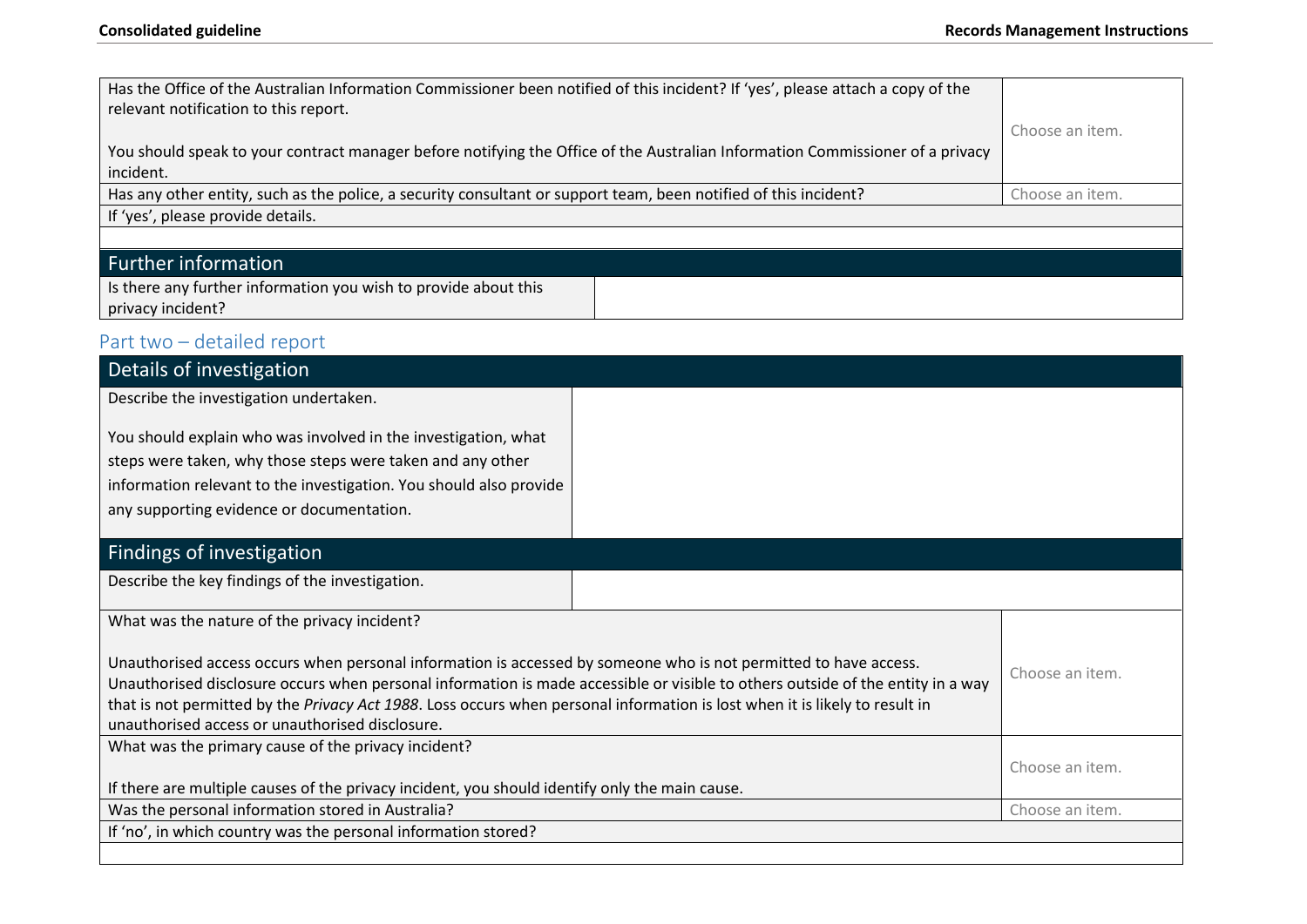| Was any personal information disclosed or lost overseas?                                                                                                                                                                                                                                                                                                                                                                                         | Choose an item. |  |
|--------------------------------------------------------------------------------------------------------------------------------------------------------------------------------------------------------------------------------------------------------------------------------------------------------------------------------------------------------------------------------------------------------------------------------------------------|-----------------|--|
| Is the privacy incident considered to be an eligible data breach under the Notifiable Data Breaches Scheme?<br>An eligible data breach occurs when there is unauthorised access, unauthorised disclosure or, loss of personal information you<br>hold that is likely to result in serious harm to any of the individual to whom the information relates, and you have not been<br>able to prevent the risk of serious harm with remedial action. | Choose an item. |  |
| If 'yes', have you discussed your assessment with your contract manager?                                                                                                                                                                                                                                                                                                                                                                         |                 |  |
| You should discuss your assessment with your contract manager before notifying the Office of the Australian Information<br>Commissioner.                                                                                                                                                                                                                                                                                                         | Choose an item. |  |
| Please provide reasons for your assessment under the Notifiable Data Breaches Scheme.                                                                                                                                                                                                                                                                                                                                                            |                 |  |
|                                                                                                                                                                                                                                                                                                                                                                                                                                                  |                 |  |
| Have the affected individuals been notified of this incident?<br>If 'yes', please attach a copy of the relevant notification and responses/s to this report.                                                                                                                                                                                                                                                                                     | Choose an item. |  |
| Has the Office of the Australian Information Commissioner been notified of this incident? If 'yes', please attach a copy of the<br>relevant notification to this report. This includes all correspondence until the file is closed with OAIC.                                                                                                                                                                                                    |                 |  |
| You should speak to your contract manager before notifying the Office of the Australian Information Commissioner of a privacy<br>incident.                                                                                                                                                                                                                                                                                                       | Choose an item. |  |
| Has any other entity, such as the police, a security consultant or support team, been notified of this incident?                                                                                                                                                                                                                                                                                                                                 | Choose an item. |  |
| If 'yes', please provide details.                                                                                                                                                                                                                                                                                                                                                                                                                |                 |  |
|                                                                                                                                                                                                                                                                                                                                                                                                                                                  |                 |  |
| Details of action taken prior to the incident                                                                                                                                                                                                                                                                                                                                                                                                    |                 |  |
| Did you have a Privacy Policy in place?                                                                                                                                                                                                                                                                                                                                                                                                          | Choose an item. |  |
| You must have a clearly expressed and up-to-date policy about the management of personal information.                                                                                                                                                                                                                                                                                                                                            |                 |  |
| Did you have policies, practices and/or procedures in place relevant to the incident?                                                                                                                                                                                                                                                                                                                                                            |                 |  |
| You must take such steps as are reasonable in the circumstances to implement practices, procedures and systems that will<br>ensure your compliance with the Australian Privacy Principles.                                                                                                                                                                                                                                                       | Choose an item. |  |
| If 'yes' please describe the policies, practices and/or procedures in place relevant to the incident?                                                                                                                                                                                                                                                                                                                                            |                 |  |
|                                                                                                                                                                                                                                                                                                                                                                                                                                                  |                 |  |
| Did the relevant staff member/s complete privacy training prior to the incident?                                                                                                                                                                                                                                                                                                                                                                 | Choose an item. |  |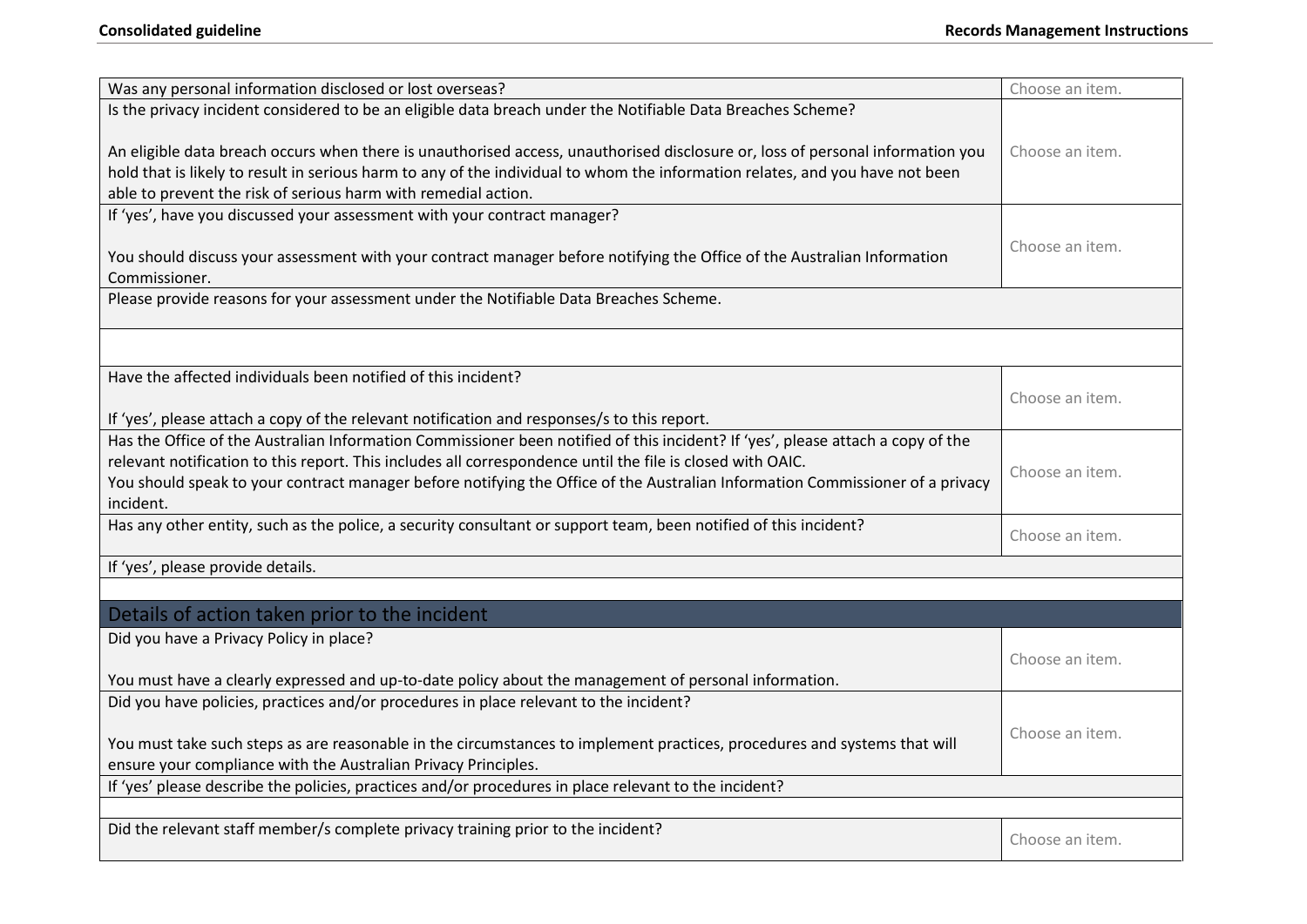| Staff members who handle personal information are required to complete privacy training on commencement and are                      |                 |  |  |  |
|--------------------------------------------------------------------------------------------------------------------------------------|-----------------|--|--|--|
| recommended to refresh privacy training every 12 months.                                                                             |                 |  |  |  |
| If 'yes' please provide details of all of the privacy training undertaken by the relevant staff members prior to the incident.       |                 |  |  |  |
|                                                                                                                                      |                 |  |  |  |
| Details of action taken after the incident                                                                                           |                 |  |  |  |
|                                                                                                                                      |                 |  |  |  |
| Describe the actions taken to contain the incident and prevent<br>harm to the affected individuals.                                  |                 |  |  |  |
|                                                                                                                                      |                 |  |  |  |
| Have any further steps been taken to prevent a similar incident occurring in the future?                                             | Choose an item. |  |  |  |
| If 'yes' please provide details of the steps taken.                                                                                  |                 |  |  |  |
|                                                                                                                                      |                 |  |  |  |
| Are any further steps to be taken to prevent a similar incident occurring in the future?<br>Choose an item.                          |                 |  |  |  |
| If 'yes' please detail details of the steps to be taken.                                                                             |                 |  |  |  |
|                                                                                                                                      |                 |  |  |  |
| Have the relevant staff member/s undertaken or retaken the privacy training since the incident occurred?                             |                 |  |  |  |
|                                                                                                                                      | Choose an item. |  |  |  |
| Staff members who handle personal information are required to complete privacy training on commencement and are                      |                 |  |  |  |
| recommended to refresh privacy training every 12 months or if a privacy incident has occurred.                                       |                 |  |  |  |
| If 'yes' please provide details of all of the privacy training undertaken by the relevant staff members since the incident occurred. |                 |  |  |  |
|                                                                                                                                      |                 |  |  |  |
| <b>Further information</b>                                                                                                           |                 |  |  |  |
| Is there any further information you wish to provide about this<br>privacy incident?                                                 |                 |  |  |  |

| <b>Certification</b>      |                                       |             |  |  |
|---------------------------|---------------------------------------|-------------|--|--|
|                           |                                       |             |  |  |
|                           |                                       |             |  |  |
| Name of reporting officer | <b>Signature of reporting officer</b> | Date        |  |  |
|                           |                                       |             |  |  |
|                           |                                       |             |  |  |
| Name of CEO               | <b>Signature of CEO</b>               | <b>Date</b> |  |  |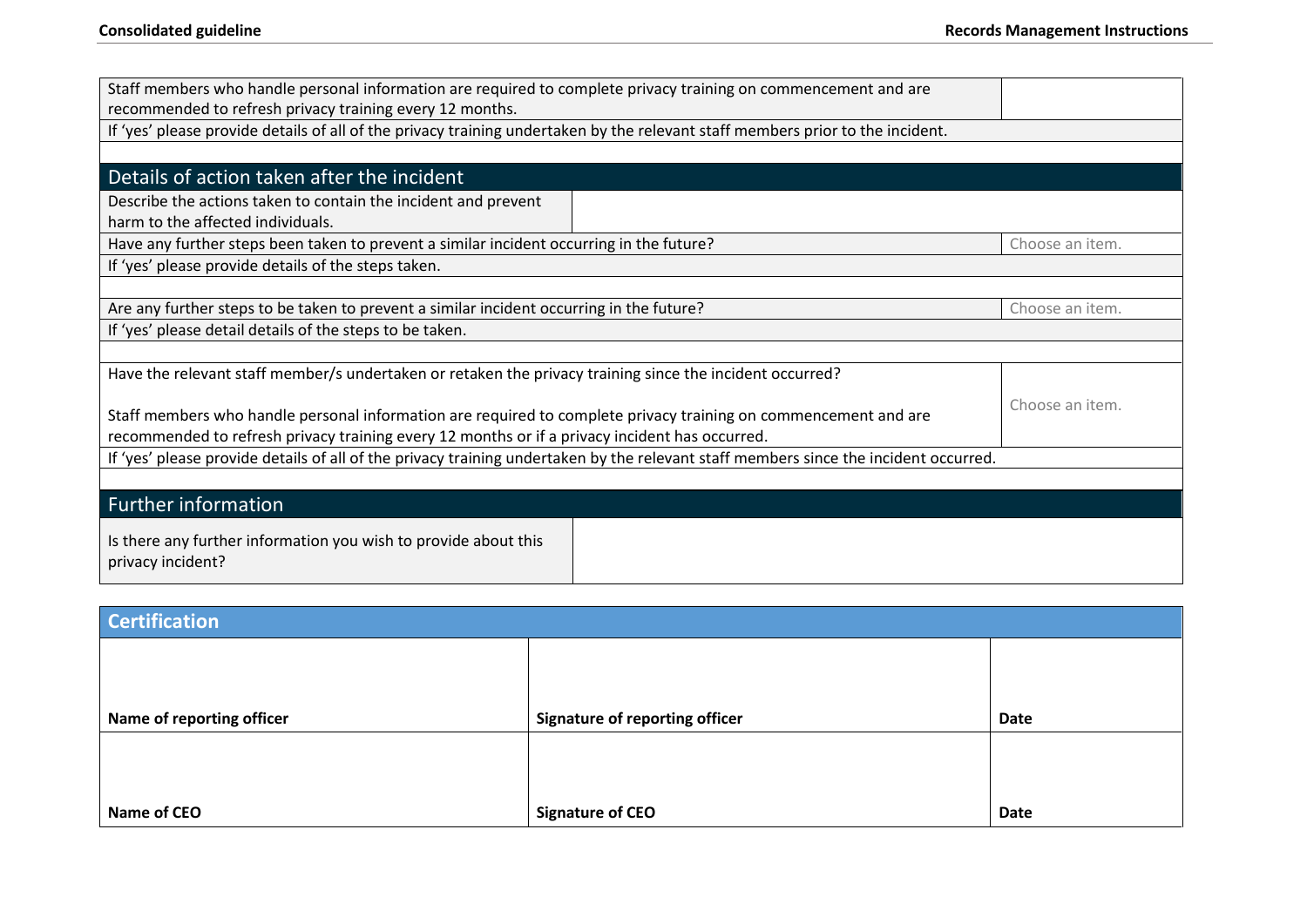#### **Attachment B** – Provider Request to Return Records

<span id="page-18-0"></span>

#### **Australian Government**

**Department of Education, Skills and Employment** 

# **Provider Request to Return Records**

Providers must complete this form before Records are returned to the Department of Education, Skills and Employment.

- Provider to complete Section 1 and submit to their Account Manager.
- Account Manager to complete Section 2 and forward to the Department's Information Management Team.
- Provider to liaise with Account Manager in relation to the progress of their request.

| Section 1 - Provider to complete                                 |                         |  |  |
|------------------------------------------------------------------|-------------------------|--|--|
| Provider legal name and ABN:                                     | Contact person:         |  |  |
| Provider address:                                                | Phone number:           |  |  |
| Total number of files:                                           | Service(s):             |  |  |
| Expected retention:                                              | Time left on retention: |  |  |
| Reason for request to return:                                    |                         |  |  |
| Section 2 - Account Manager/Department's Deed Manger to complete |                         |  |  |
| Name and phone number:                                           | Date $/$ /              |  |  |
| Reason for return of Records:                                    |                         |  |  |
| Section 3 - Records and Information Management to complete       |                         |  |  |
| Name of Record Management Officer:                               | Date $/$ /              |  |  |
| Final action:                                                    |                         |  |  |

A list of all Records the Provider is requesting to return must be attached to this pro forma, and must contain information as specified i[n Section 5.1: Control of Records](#page-7-1) – Records List.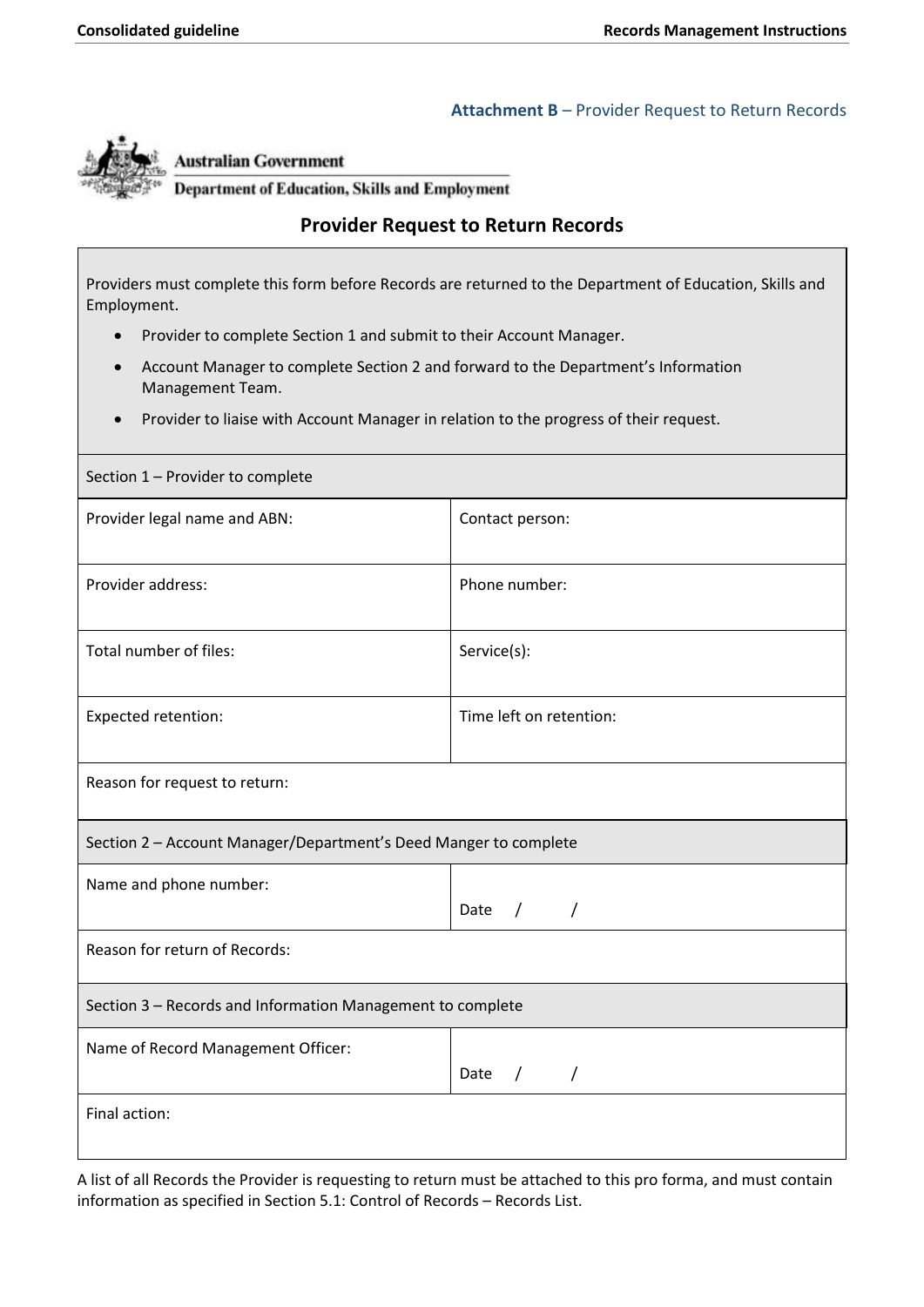#### **Attachment C** – Records Retention Periods

# **Retention Periods**

#### <span id="page-19-0"></span>**Records Authorities (RA)**

The Employment Services Records Authority 2009/00179260 (RA) and the General Records Authority GRA 33 Accredited Training 2012/00579704 (GRA 33), issued by the National Archives of Australia ('NAA'), groups together categories of Records with the same minimum retention periods and uses broad terms to assist with the sentencing of Records. The RA and GRA 33 provide the legislative framework for the destruction of Records following minimum retention periods as set out in the RMI.

**Note:** Providers have the discretion to retain Records longer than the minimum periods outlined below but must not destroy Records prior to the expiration of the relevant retention periods. In addition, the Department may direct some Records be retained for longer periods, for example, in the case of Records required in any legal action.

Regardless of the disposal actions outlined under the RA, the Department may impose special conditions on Providers Records management at the Department's absolute discretion. This may include imposing extended record retention periods on Providers.

 periods based on the type of Record. The numbers included under the 'Entry' heading in each table are the The Records description and examples below are intended to help Providers to identify appropriate retention classification numbers from the RA and the term 'last action' is defined as the 'last action taken or the last recorded information' relating to that Record. For a full description of the categories of Records covered and their relevant retention periods please refer to the RA.

#### **RA interpretation**

In addition to the retention policy below, where there is potential for any legal action or as otherwise advised by the Department, Records must be retained for seven years after the matter is resolved.

• Any other Records as advised by the Department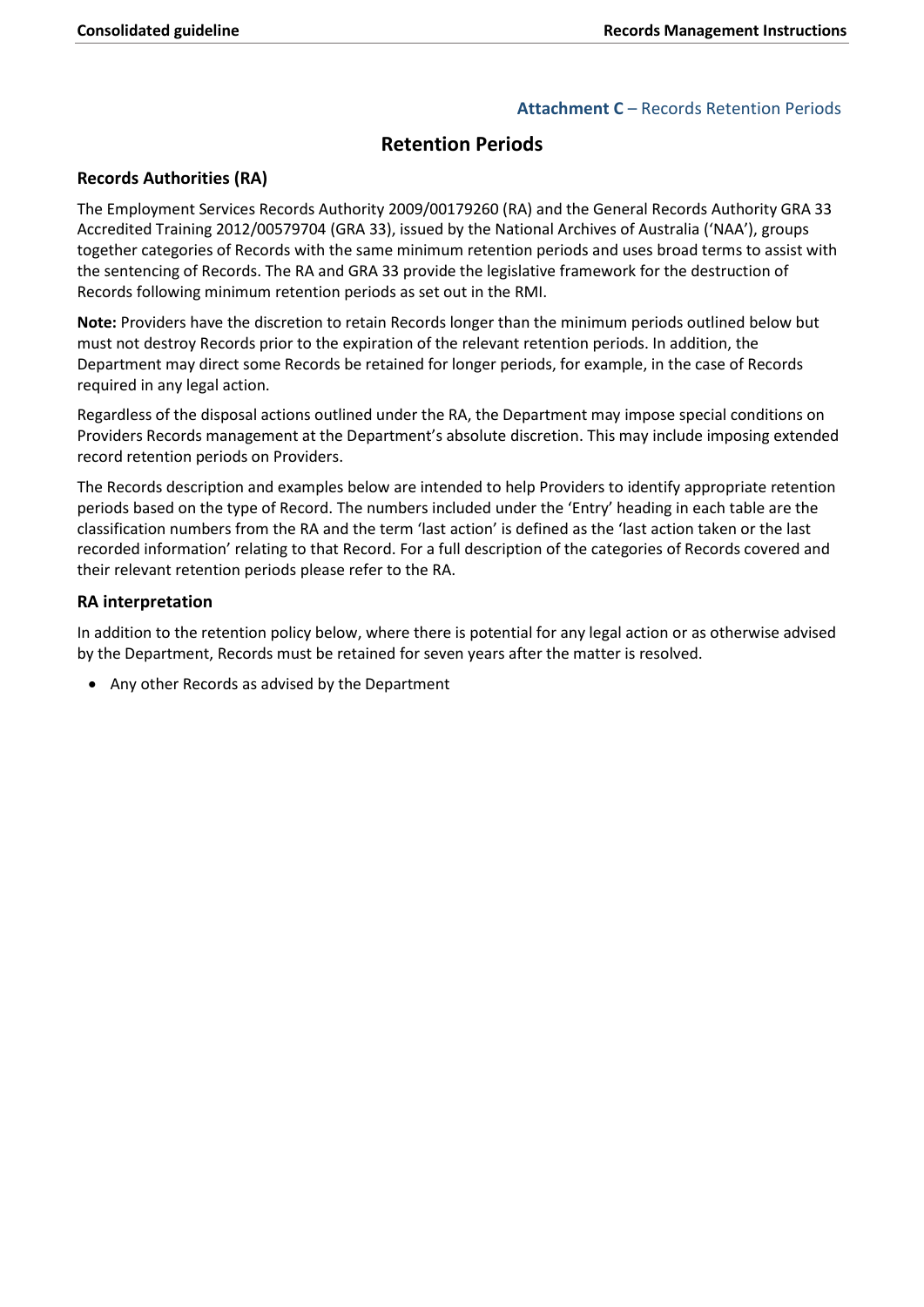# **Table 1: Employment Services Records Authority (RA) 2009/00179260 Participant Records**

| <b>Entry</b> | <b>Description of Records as outlined</b><br>under the RA                                                                                                                                                                                                                                                                                    | Includes but is not limited to                                                                                                                                                                                                                                                                                                                                                                                                                                                                                                                                                                                                                                                          | <b>Disposal action</b>                                                                                                                                                                          |
|--------------|----------------------------------------------------------------------------------------------------------------------------------------------------------------------------------------------------------------------------------------------------------------------------------------------------------------------------------------------|-----------------------------------------------------------------------------------------------------------------------------------------------------------------------------------------------------------------------------------------------------------------------------------------------------------------------------------------------------------------------------------------------------------------------------------------------------------------------------------------------------------------------------------------------------------------------------------------------------------------------------------------------------------------------------------------|-------------------------------------------------------------------------------------------------------------------------------------------------------------------------------------------------|
| 20184        | Records documenting accidents or<br>incidents to Participants engaged<br>in employment services programs,<br>including all relevant Records<br>associated with that Participant.                                                                                                                                                             | Incident/accident information<br>$\bullet$<br>Potential legal action/fraud<br>Records<br>Customer feedback register<br>Risk assessments<br>Other related documentation.                                                                                                                                                                                                                                                                                                                                                                                                                                                                                                                 | Destroy 6 years after<br>last action [unless<br>legal action or<br>litigation is underway,<br>in which case the<br>Records must be<br>retained for 7 years<br>after the matter is<br>resolved]. |
| 20186        | 'Records documenting the<br>processing of project business<br>proposals from participants for<br>assistance under self-employment<br>program schemes, including the<br>assessment of applications, the<br>monitoring and mentoring of<br>participants and records<br>documenting the payment of fees<br>to the providers of these services.' | Documentary Evidence as<br>detailed in the Documentary<br><b>Evidence Guidelines</b><br><b>Job Plans</b><br>Documentary Evidence as<br>required to verify Job Seeker<br><b>Classification Instruments</b><br>Activity agreements<br>$\bullet$<br><b>Employment Fund Records</b><br>Training credits information<br>Proposed NEIS business plans<br>Monitoring/mentoring<br>information<br>All placement information<br>Activity attendance records<br>Records relating to the<br>provision of Services and<br>support to Participants<br>Checks, such as police checks<br>or working with vulnerable<br>people checks<br><b>Activity Host Agreements</b><br>Other related documentation | Destroy 3 years after<br>last action                                                                                                                                                            |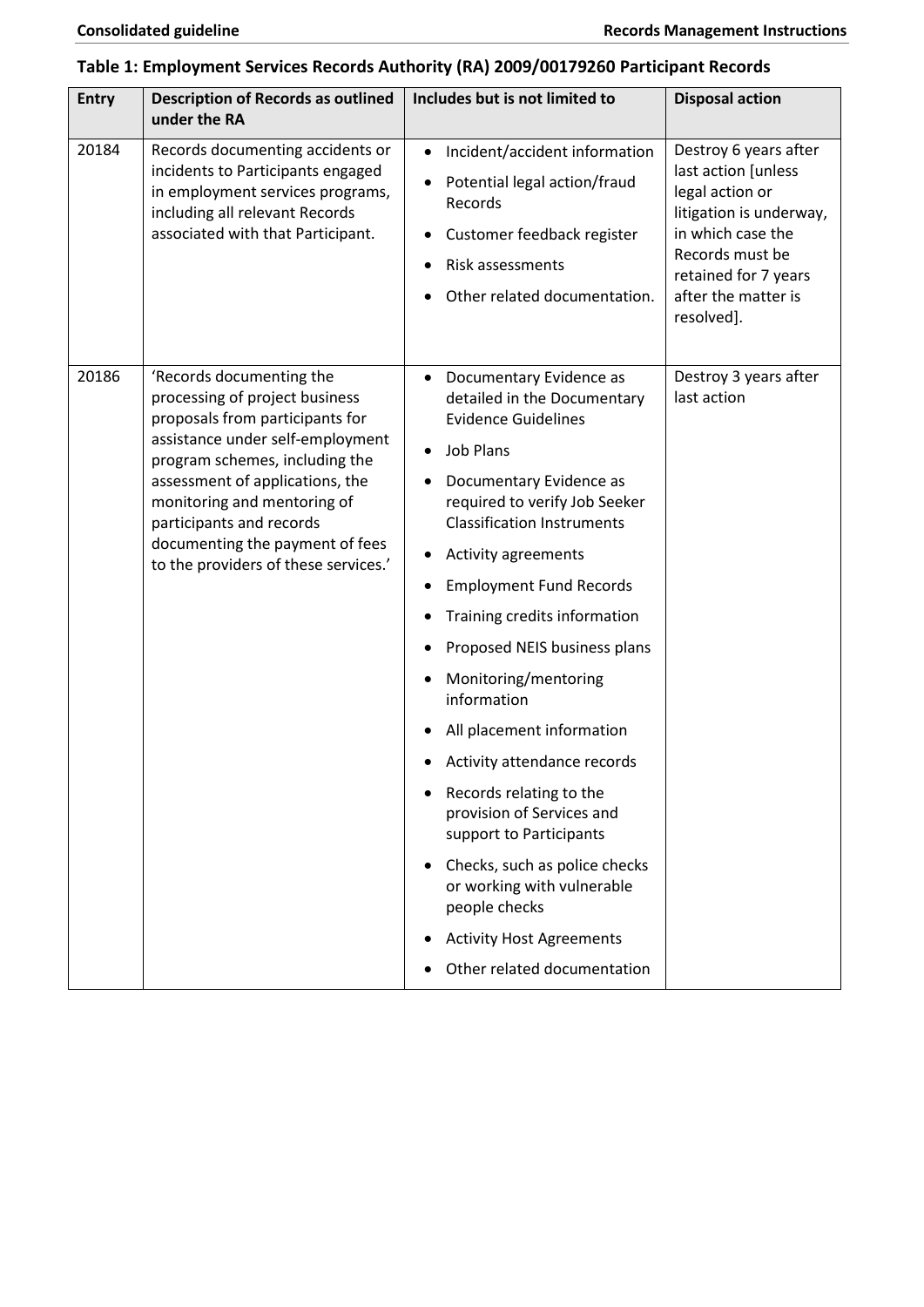| <b>Entry</b> | <b>Description of Records as outlined</b>                                                                                                                                                                                                                                                           | Includes but is not limited to                                                                                                                                                                                                                                                                                                                                                                                                                                                                                                                                                                                                                                             | <b>Disposal action</b>               |
|--------------|-----------------------------------------------------------------------------------------------------------------------------------------------------------------------------------------------------------------------------------------------------------------------------------------------------|----------------------------------------------------------------------------------------------------------------------------------------------------------------------------------------------------------------------------------------------------------------------------------------------------------------------------------------------------------------------------------------------------------------------------------------------------------------------------------------------------------------------------------------------------------------------------------------------------------------------------------------------------------------------------|--------------------------------------|
|              | under the RA                                                                                                                                                                                                                                                                                        |                                                                                                                                                                                                                                                                                                                                                                                                                                                                                                                                                                                                                                                                            |                                      |
| 20195        | Records documenting the<br>successful proposals for all Work<br>Experience activities. Includes<br>receipt, assessment and<br>notification to applicants, project<br>work plans, proposals, outcomes,<br>milestones, performance<br>indicators and successful requests<br>for review of a decision. | Documentary Evidence as<br>detailed in the Documentary<br><b>Evidence Guidelines</b><br><b>Job Plans</b><br>Documentary Evidence as<br>required to verify Job Seeker<br><b>Classification Instruments</b><br>Activity agreements<br><b>Employment Fund Records</b><br>Training credits information<br>Proposed NEIS business plans<br>Monitoring/mentoring<br>information<br>All placement information<br>Activity attendance records<br>Records relating to the<br>provision of Services and<br>support to Participants<br>Checks, such as police checks<br>or working with vulnerable<br>people checks<br><b>Activity Host Agreements</b><br>Other related documentation | Destroy 3 years after<br>last action |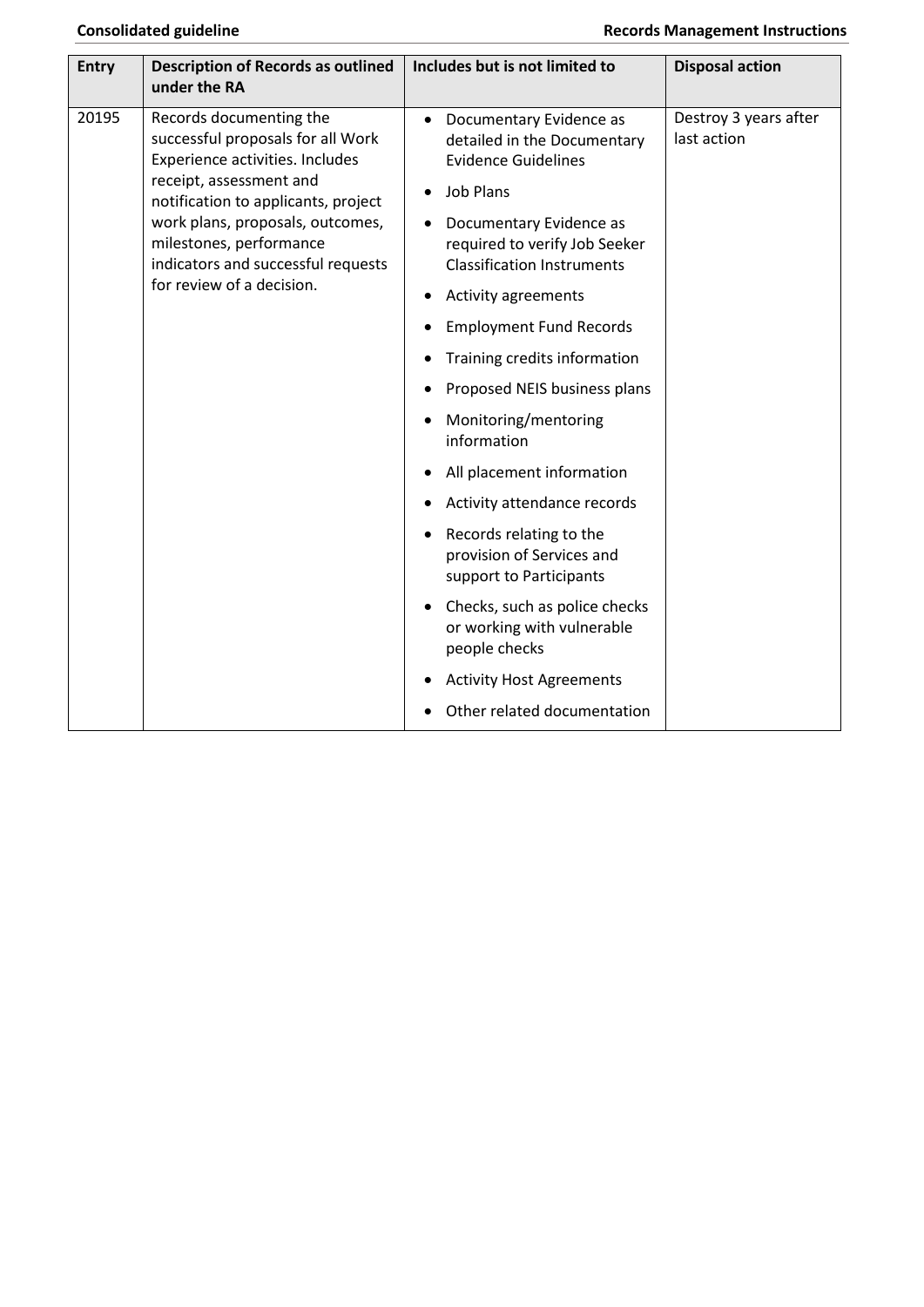| <b>Entry</b> | <b>Description of Records as outlined</b><br>under the RA   | Includes but is not limited to                                                                    | <b>Disposal action</b>               |
|--------------|-------------------------------------------------------------|---------------------------------------------------------------------------------------------------|--------------------------------------|
| 20199        | Records documenting the<br>provision of employment services | Documentary Evidence as<br>$\bullet$<br>detailed in the Documentary<br><b>Evidence Guidelines</b> | Destroy 3 years after<br>last action |
|              |                                                             | <b>Job Plans</b><br>$\bullet$                                                                     |                                      |
|              |                                                             | Documentary Evidence as<br>required to verify Job Seeker<br><b>Classification Instruments</b>     |                                      |
|              |                                                             | Activity agreements                                                                               |                                      |
|              |                                                             | <b>Employment Fund Records</b>                                                                    |                                      |
|              |                                                             | Training credits information                                                                      |                                      |
|              |                                                             | Proposed NEIS business plans                                                                      |                                      |
|              |                                                             | Monitoring/mentoring<br>information                                                               |                                      |
|              |                                                             | All placement information<br>$\bullet$                                                            |                                      |
|              |                                                             | Activity attendance records                                                                       |                                      |
|              |                                                             | Records relating to the<br>$\bullet$<br>provision of Services and<br>support to Participants      |                                      |
|              |                                                             | Checks, such as police checks<br>or working with vulnerable<br>people checks                      |                                      |
|              |                                                             | <b>Activity Host Agreements</b>                                                                   |                                      |
|              |                                                             | Other related documentation                                                                       |                                      |